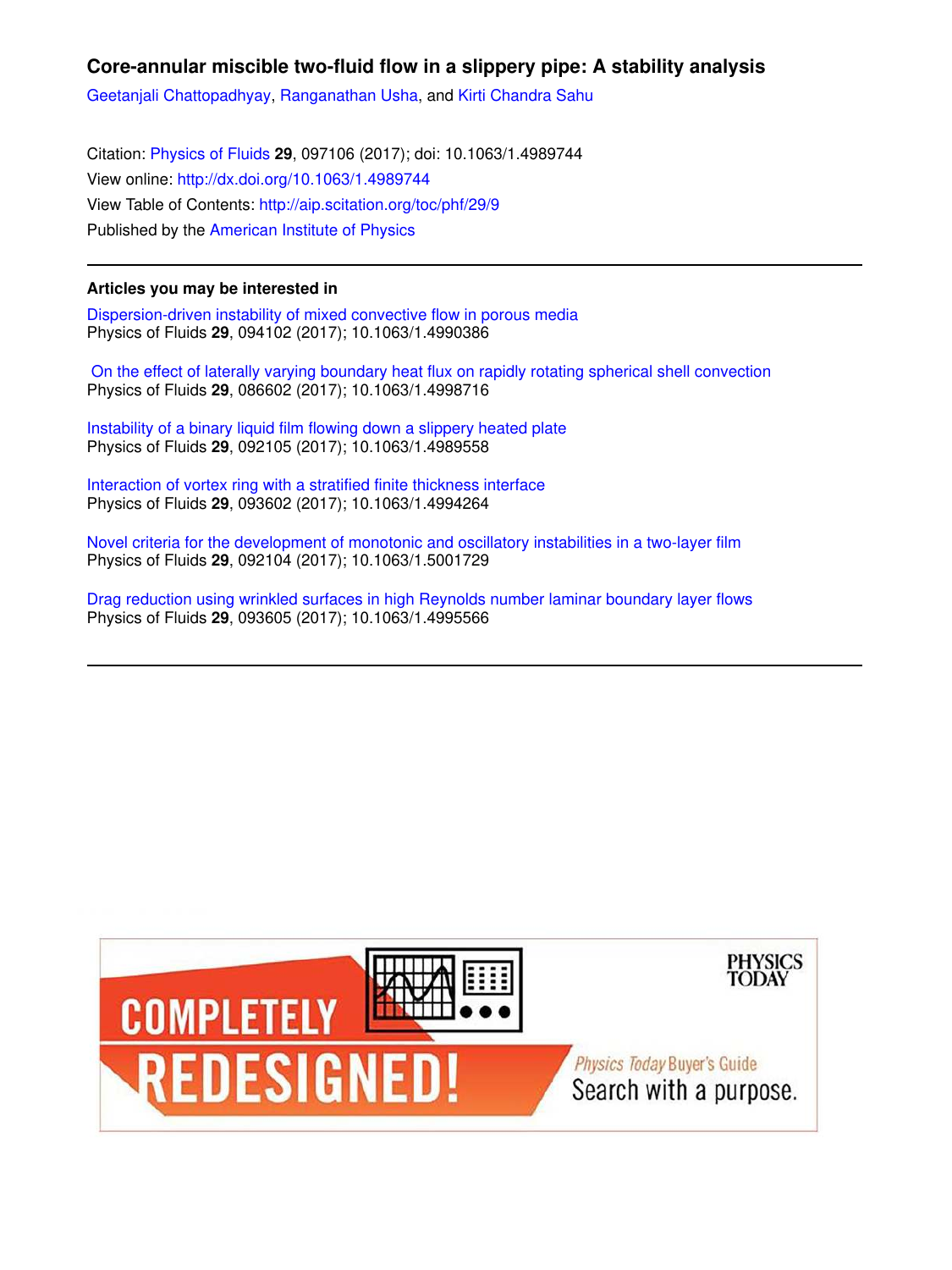

# **Core-annular miscible two-fluid flow in a slippery pipe: A stability analysis**

Geetanjali Chattopadhyay,<sup>1,a)</sup> Ranganathan Usha,<sup>1,b)</sup> and Kirti Chandra Sahu<sup>2,c)</sup> <sup>1</sup>*Department of Mathematics, Indian Institute of Technology Madras, Chennai 600036, Tamilnadu India* <sup>2</sup>*Department of Chemical Engineering, Indian Institute of Technology Hyderabad, Kandi, Sangareddy 502285 Telangana, India*

(Received 12 June 2017; accepted 29 August 2017; published online 21 September 2017)

This study is motivated by the preliminary direct numerical simulations in double-diffusive (DD) core-annular flows with slip at the wall which displayed elliptical shaped instability patterns as in a rigid pipe case; however, slip at the pipe wall delays the onset of instability for a range of parameters and increases the phase speed. This increased our curiosity to have a thorough understanding of the linear stability characteristics of the miscible DD two-fluid flow in a pipe with slip at the pipe wall. The present study, therefore, addresses the linear stability of viscosity-stratified core-annular Poiseuille flow of miscible fluids with matched density in a slippery pipe in the presence of two scalars diffusing at different rates. The physical mechanisms responsible for the occurrence of instabilities in the DD system are explained through an energy budget analysis. The differences and similarities between core-annular flow in a slippery pipe and in a plane channel with velocity slip at the walls are explored. The stability characteristics are significantly affected by the presence of slip. The diffusivity effect is non-monotonic in a DD system. A striking feature of instability is that only a band of wavenumbers is destabilized in the presence of moderate to large inertial effects. Both the longwave and shortwave are stabilized at small Reynolds numbers. Slip exhibits a dual role of stabilizing or destabilizing the flow. The preliminary direct numerical simulations confirm the predictions of the linear stability analysis. The present study reveals that it may be possible to control the instabilities in core-annular pressure driven pipe flows by imposing a velocity slip at the walls. *Published by AIP Publishing.* https://doi.org/10.1063/1.4989744

## **I. INTRODUCTION**

The study of instabilities in core-annular immiscible or miscible flow configurations gains its importance due to its relevance in a number of applications and the details of several aspects of the analysis with respect to both axisymmetric and swirling disturbances are summarized in Refs. 1–3 and the references therein.

Motivated by the curiosity to understand the differences and similarities between miscible core-annular flows in a pipe and those in a plane channel, several researchers<sup> $4-7$ </sup> have conducted linear stability analysis in two-fluid channel flows. Selvam *et al.*<sup>8</sup> have examined the linear stability of variable miscible core-annular flow in a pipe. Their study revealed that the flow is stable at any Reynolds number up to a critical value of viscosity ratio and this is in contrast with the immiscible counterpart which is unstable at any viscosity ratio.<sup>3</sup> The stability properties in pipe flows are different from those observed in plane channel flows with finite interface thickness, when the less viscous fluid is adjacent to the wall. While the plane channel flow is stabilized with respect to single fluid flow, the core-annular flow is destabilized beyond the critical value of viscosity ratio and this is also in contrast with

the miscible planar channel flows.<sup>5,7,9</sup> For a pipe flow with more viscous core, the axisymmetric mode is more unstable than the swirl mode which is again different from the single fluid pipe flow, in which the swirl mode is the most unstable one.

The studies on the double-diffusive (DD) effects on the stability properties of the miscible plane channel<sup>10</sup> and coreannular flows<sup>11</sup> clearly demonstrate different characteristics displayed by the two geometries. Sahu $<sup>11</sup>$  has shown that a</sup> stable flow configuration in the context of single-component (SC) flows become unstable due to the DD phenomenon. An increase in diffusivity ratio of faster to slower-diffusing scalar enhances the instability. The diffusion and the radial location of the mixed layer display non-monotonic effects on the stability characteristics. This is in contrast to that observed in a singlecomponent (SC) flow of miscible fluids examined by Selvam *et al*. <sup>8</sup> The physical mechanism responsible for DD instability in core-annular pipe flows has been examined and explained by Sahu $<sup>11</sup>$  through an energy budget analysis and an inviscid sta-</sup> bility analysis. He shows that the rate of transfer of energy from the basic flow to the perturbations (the Reynolds stress term) and the rate of energy associated with the gradient of viscosity perturbations in the radial direction are responsible for the DD instability. The inviscid analysis reveals that the DD flows in a cylindrical pipe are inviscidly stable. Further, the direct numerical simulation (DNS) results are presented on DD effects in the nonlinear regime, and the simulations reveal an

a)Also at Department of Mathematics, Indian Institute of Technology Madras. b)Electronic mail: ushar@iitm.ac.in

 $c)$ ksahu@iith.ac.in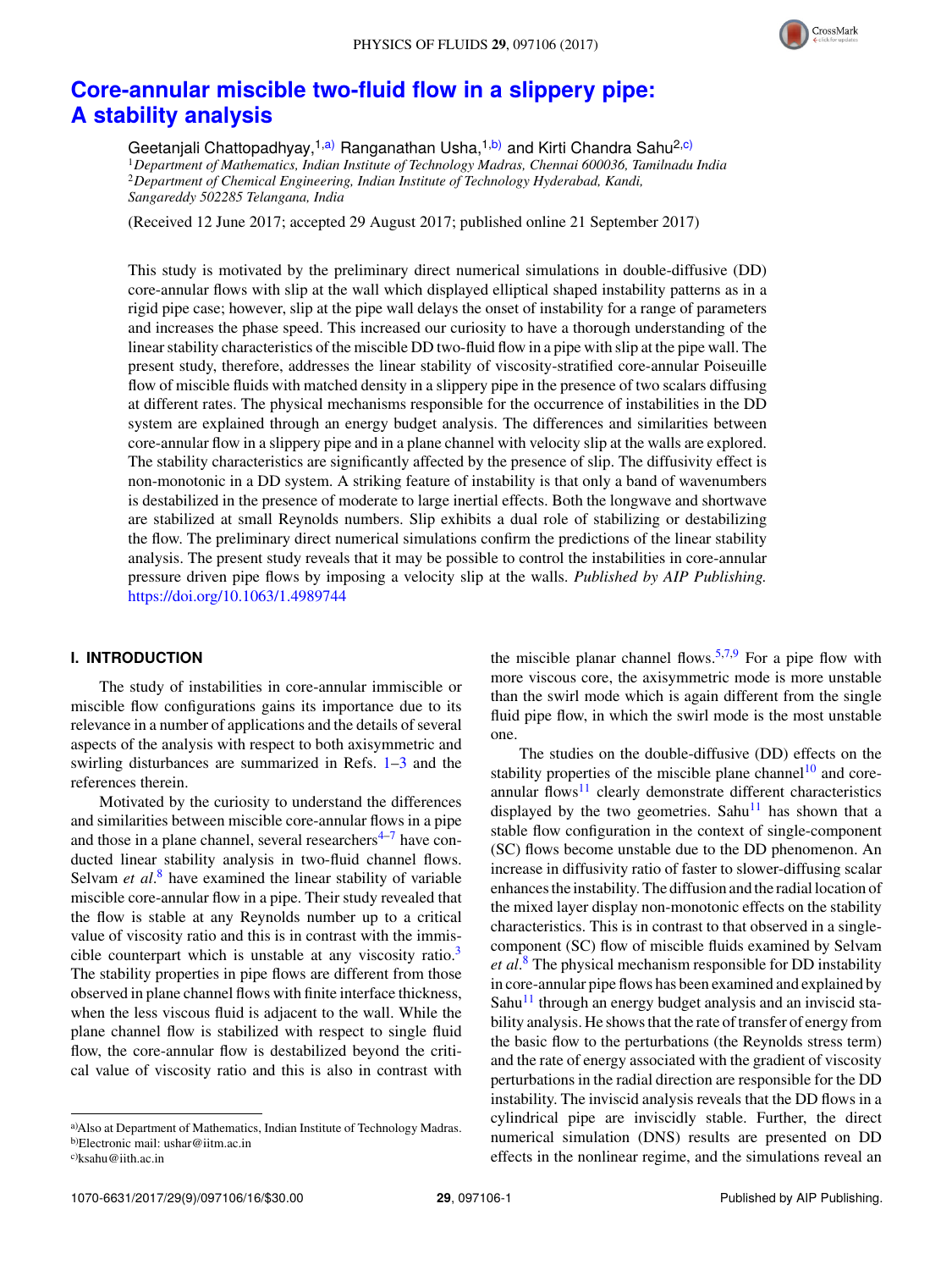interesting new type of elliptical shaped instability pattern in the work of Sahu.<sup>11</sup>

As a preliminary investigation, we extended the DNS computations of Sahu $^{11}$  by incorporating the slip effects appropriately, and the results revealed (Fig. 1) that the slip at the pipe wall delayed the occurrence of instability in a DD core-annular flow configuration for the range of parameters considered and that the instabilities propagated with greater phase speed  $(c_r)$ in a slippery pipe  $\left[\beta_s = 0; \alpha_c = 2.11, \frac{\omega_{r \text{ max}}}{\alpha_c} = c_r = 1.2684; \right]$  $\beta_s = 0.05$ ;  $\alpha_c = 2.21$ ,  $\frac{\omega_{r \text{ max}}}{\alpha_c} = c_r = 1.3379$ ; where  $\beta_s$  is the slip parameter and  $\omega_{r \max}$  is the real part of the perturbation frequency  $(\omega)$  when the growth rate  $(\omega_i)$  is maximum and  $\alpha_c$  is the critical wavenumber where this maximum value is attained]. The DNS results with slip effects increased our curiosity to understand the slip effects on the linear stability characteristics of core-annular flows of miscible two-fluid flow in a slippery pipe and it is with this as our objective, the present study has been taken up. Such a study would also provide an opportunity to understand the similarities and differences between the present results in a slippery pipe and the results by Ghosh *et al*. 12,13 in a slippery channel. Ghosh *et al*. 12,13 have considered the linear stability analysis of pressure-driven miscible two-fluid three layer channel flows with slip at the walls of the channel. Their results demonstrated that the slip plays a dual role of either stabilizing or destabilizing the flow in a rigid channel and this in turn provides an effective way to control the flow in such a configuration with viscosity stratification. The present study gains its significance in applications where the walls of the pipe are porous, chemically patterned, or molecular rough surfaces, and which can be modeled and represented by appropriate velocity slip at the walls. What does the slip do? The velocity slip at the wall reduces the flow resistance provided by viscous drag and thus enhances significantly the primary flow distribution

near the wall; thereby, slip plays a crucial role on instability behavior.

It is important to note that such investigations have been carried out to assess slip effects in different flow configurations. Note that the slip length measures the surface slip and it is the depth beyond the macroscopic solid surface at which the velocity extrapolates to zero. The slip length is equal in magnitude to the slip velocity per unit shear rate of the flow near a boundary surface, and it can be of the order of 10 nm–10  $\mu$ m.<sup>14–16</sup> In view of the necessity to understand the effects of slip (arising due to wettability, surface chemistry, and surface roughness), there are reports on the plane Poiseuille flow with both symmetric and asymmetric slip conditions at the walls.<sup>17–20</sup> The linear stability analysis by Lauga and  $\cos(120)$ reveals that the presence of slip at the wall increases the critical value of the Reynolds number significantly. An asymmetric slip condition imposed at the walls by Ling *et al*. <sup>21</sup> shows that the slip plays a dual role of stabilizing/destabilizing the flow without slip and it depends on the slip length. The results for a diverging channel flow, with slip at the wall, examined by Sahu *et al*.<sup>22</sup> showed that the wall slip has a destabilizing influence at low Knudsen numbers, *Kn* (ratio of slip-length to half the local width of the channel). They used the Maxwell slip boundary condition<sup>23</sup> to model the velocity slip at the walls. If the slip wall conditions are used, then the Navier-Stokes equations are valid up to  $Kn = 0.1$ .<sup>24</sup>

The interface dominated flow of two immiscible fluids in a slippery channel analyzed by You and  $Zheng<sup>25</sup>$  shows that the stability of viscosity stratified microchannel flow is enhanced by slip. The slip effects have been observed to be strong (relatively weak) at small and large (close to one) viscosity contrasts. The linear stability of pressure-driven miscible twofluid three-layer channel flows with slip at the walls of the channel examined by Ghosh *et al*. 12,13 reveal that when the



FIG. 1. Evolutions of the slowly diffusing species (*s*) contour in a DD flow for (a)  $\beta_s = 0$  (rigid pipe) and (b)  $\beta_s = 0.05$  (slippery pipe) for FIG. 1. Evolutions of the slowly diffusing species (s) contour in a DD flow for (a)  $\beta_s = 0$  (rigid pipe) and (b)  $\beta_s = 0.05$  (slippery pipe) for  $\delta = 100$  with other parameters as  $Re = 500$ ,  $Sc = 1000$ ,  $q = 0.1$ ,  $R_1 = 0.6$ Here,  $\beta_s$  denotes the slip parameter; the other dimensionless parameters are introduced and described in Sec. II. The phase speed =  $\frac{\omega_{rmax}}{\alpha_c} = c_r$ , where  $c_r = c$ 1.2684 in a rigid pipe and  $c_r = 1.3379$  in a slippery pipe. Here  $\omega_{r, \text{max}}$  denotes the maximum frequency,  $\alpha_c$  denotes the critical wavenumber. The results were generated with no slip/slip conditions for the velocity components at the wall of the pipe together with the no-flux conditions for the slowly diffusing (scalar *s*) and faster diffusing (scalar *f*) species at the pipe wall and with a periodic boundary condition along the axis of the pipe.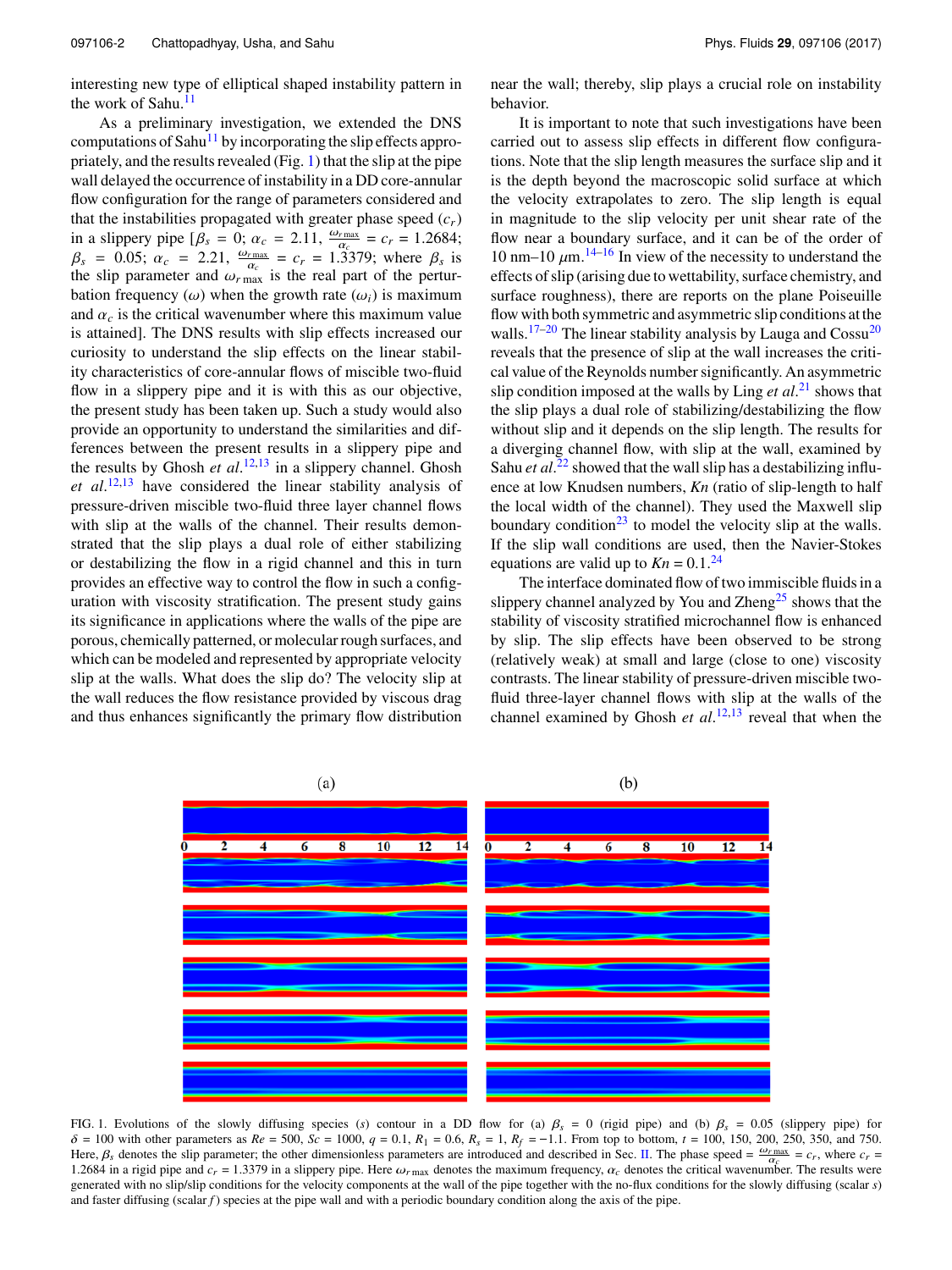less viscous fluid is adjacent to the slippery walls, the flow is stable for single component (SC) system but is unstable at low Reynolds numbers in the presence of double-diffusive (DD) phenomenon. A new unstable mode (DD mode) distinct from the TS mode arises at Reynolds numbers smaller than the critical Reynolds number for the TS mode, when the mixed layer of the fluids moves towards the slippery walls of the channel. This mode is prominent when the mixed layer overlaps with the critical layer. The velocity slip at the channel wall has a non-monotonic effect on the stability properties of the DD system. The first occurrence of the DD mode is delayed as the slip velocity at the wall increases. In a DD configuration, when the less viscous fluid is placed adjacent to the slippery wall with strong slip effects, the DD system is more stable than the corresponding flow system in a rigid channel. However, for weak slip effects, there exists a region in the  $\alpha$ - $Re$  plane, where the DD system in a slippery channel is more unstable than in a rigid channel. There are several investigations on the mechanisms of slip flow past a surface (rough/porous/hydrophobic) in the past decade, which have been reviewed in the studies of Neto *et al*., <sup>26</sup> Lauga *et al*., <sup>27</sup> Zhang *et al*., <sup>28</sup> Rothstein,<sup>29</sup> Kumar *et al*., <sup>30</sup> Ng *et al*., <sup>31</sup> and the references therein.

The results of the present study show that slip at the wall of the pipe plays a dual role in the sense that there is either stabilization or destabilization of the flow system with slip as compared to the same configuration without slip. This has relevance in a number of engineering applications where friction reduction of liquid is achieved through effective slip at the wall. In fact, Choi *et al*. <sup>32</sup> have designed the walls of the channel as one with slip and have observed flattening of the velocity profiles within microchannels (nanograted hydrophobic microchannel). They have pointed out that this could be used to reduce the dispersion in microfluidic separation systems. The dual role exhibited by slip is important in scientific and engineering applications as one can design the walls of the pipe either as a hydrophobic/porous or a rough surface with appropriate slip at the wall so as to enhance or inhibit the instability in the considered system (Fig. 2).

The paper is organized as follows: The mathematical formulation and the linear stability analysis are presented in



FIG. 2. Schematic diagram of the problem considered. The core  $(0 \le r \le R_1)$ and the annular  $(R_1 + q \le r < R)$  regions of the slippery pipe contain fluids "1" and "2," respectively. A mixed layer of thickness *q* occupies the region  $R_1 \le r \le R_1 + q$ . There is velocity slip at the walls of the pipe  $(r = R)$ .

Secs. II and III; the energy budget analysis is presented in Sec. IV; the results for the DD core-annular flow systems in a slippery pipe are discussed in Sec. V; the concluding remarks are given in Sec. VI.

#### **II. MATHEMATICAL FORMULATION**

We consider the linear stability of pressure-driven core annular, laminar flow of two miscible, incompressible Newtonian fluids of matched densities and different viscosities in a circular tube of radius *R*, with velocity slip at the walls of the tube. The fluids contain the same solvent but have two species diffusing at different rates;  $F(S)$  is the species with high (low) diffusion rate  $\mathcal{D}_f$  ( $\mathcal{D}_s$ ). The ratio  $\frac{\mathcal{D}_f}{\mathcal{D}_s}$  is denoted by  $\delta$  ( $\delta \geq 1$ ). The diffusion of the fluids is proportional to the inverse of the Peclet number  $(Pe)$ , where  $Pe = ReSc$ . Here *Re* and *Sc* are the Reynolds and Schmidt numbers defined in the discussion below. We will also see later that the Peclet number is the ratio of convective to diffusive transport in the species concentration equation. A cylindrical polar coordinate system  $(r, \theta, z)$ , where  $r$ ,  $\theta$ , and  $z$  denote, respectively, the radial, azimuthal, and axial coordinates, is employed. The concentrations of *S* and *F* in fluid 1 of viscosity  $\mu_1$  (core fluid; occupying  $0 \le r \le R_1$ ) are  $S_1$  and  $F_1$ , respectively. The concentrations of *S* and *F* in fluid 2 of viscosity  $\mu_2$  (annular fluid; occupying  $R_1 + q \leq r < R$ ) are  $S_2$  and  $F_2$ , respectively. A mixed layer of uniform thickness *q* separates the two-fluids and occupies the region  $R_1 \le r \le R_1 + q^{5,8,10-12}$  The parallel flow approximation (see Appendix C in the work of Sahu $<sup>11</sup>$  for</sup> justification) is used in assuming the thickness *q* to be uniform. As the Reynolds numbers considered in this study are at least of  $O(10^2)$ , the above assumption is justified unless  $Sc \ll 1$ . The dynamic viscosity  $\mu$  of the two fluids is assumed to depend exponentially on the concentration of the solute species,  $\frac{10}{2}$ 

$$
\mu = \mu_1 \exp\left[R_s \left(\frac{S - S_1}{S_2 - S_1}\right) + R_f \left(\frac{F - F_1}{F_2 - F_1}\right)\right],\tag{1}
$$

where  $R_s = (S_2 - S_1) \frac{\partial (\ln \mu)}{\partial S}$  $rac{\ln \mu}{\partial S}$  and  $R_f = (F_2 - F_1) \frac{\partial (\ln \mu)}{\partial F}$  $\frac{(\ln \mu)}{\partial F}$  are the log-mobility ratios of the slower and faster diffusing scalars *S* and *F*, respectively.

The incompressible Navier-Stokes equations along with the convection-diffusion equation for both the scalars are made dimensionless by taking the radius (*R*) of the pipe as the length scale and  $V = \frac{\dot{Q}}{\pi R}$  $\frac{Q}{\pi R^2}$  (*Q* is the volumetric flow rate) as the velocity scale,  $\rho V^2$  and  $\mu_1$  as pressure and viscosity scales. The dimensionless governing equations are given by

$$
\nabla \cdot \vec{v} = 0,\tag{2}
$$

$$
\left[\frac{\partial \vec{v}}{\partial t} + \vec{v} \cdot \nabla \vec{v}\right] = -\nabla p + \frac{1}{Re} \nabla \cdot \left[\mu (\nabla \vec{v} + \nabla \vec{v}^T)\right],\tag{3}
$$

$$
\frac{\partial s}{\partial t} + \vec{v} \cdot \nabla s = \frac{1}{ReSc} \nabla^2 s,\tag{4}
$$

$$
\frac{\partial f}{\partial t} + \vec{v} \cdot \nabla f = \frac{\delta}{ReSc} \nabla^2 f,\tag{5}
$$

where  $(v_r, v_\theta, v_z)$  denote the dimensionless flow velocity in the  $r, \theta$ , and *z* directions, respectively, *t* is the time, and *p* denotes the pressure. Here,  $Re \equiv \rho V R / \mu_1$ ,  $Sc \equiv \mu_1 / \rho D_s \equiv Pe / Re$ are the Reynolds number and Schmidt numbers, respectively.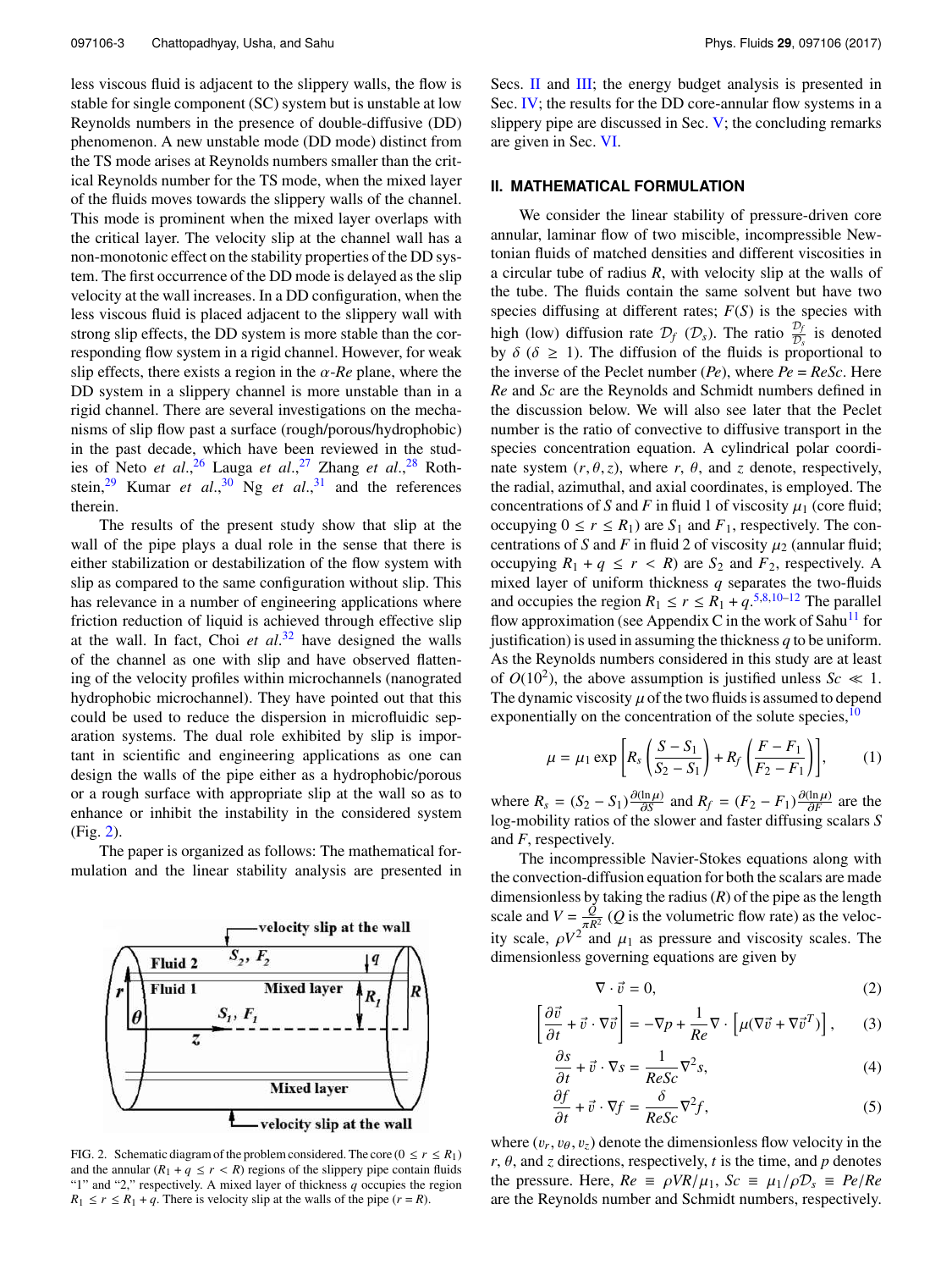The effective Schmidt number of the faster diffusing fluid is *Sc*/δ.

The dimensionless viscosity is given by

$$
\mu = \exp(R_s s + R_f f). \tag{6}
$$

When  $R_s + R_f > 0$  (<0), the flow configuration has more (less) viscous fluid in the annular region than that in the core.  $R_s$  +  $R_f = 0$  corresponds to a system without viscosity stratification; when either  $R_f = 0$  or  $R_s = 0$ , the configuration corresponds to continuously viscosity stratified single component (SC) system of miscible fluids.

The dimensionless boundary conditions are the Navier slip condition,  $33,34$  which are given by

$$
v_r = 0 \quad \text{on} \quad r = 1,\tag{7}
$$

$$
v_z = -\beta_s \frac{\partial v_z}{\partial r} \quad \text{on} \quad r = 1,\tag{8}
$$

along with the symmetry condition on the center line  $r = 0$ , given by

$$
\frac{\partial v_z}{\partial r} = 0 \quad \text{on} \quad r = 0,\tag{9}
$$

where  $\beta_s$  is the dimensionless slip coefficient. In the present study, the focus is on the effects of slip on DD phenomenon related instabilities in core-annular flows that are stable/unstable in a rigid pipe<sup>11</sup> and on the comparison of the present results with miscible double-diffusive flows in a channel with slippery walls.

In the present study, the slip parameter  $(\beta_s)$  values considered are  $(0 < \beta_s \le 0.1)$  based on the experimental observations presented in the review by Lauga and  $\cos{\theta}^{20}$  and are the same as those employed in the investigations of a single or immiscible/miscible two-fluid flows in channels with velocity slip at the walls.<sup>12,13,17,20,25,35</sup> The range of  $\beta_s$  used in the computations is realized for a flow in a hydrophobic channel of height ranging from 0.8  $\mu$ m (40  $\mu$ m) to 4  $\mu$ m (200  $\mu$ m) and corresponds to a slip length of 20 nm (40 nm). It is also worth mentioning here that the experimental measurements of slip lengths corresponding to different solid substrates have been provided by Voronov *et al*. <sup>36</sup> and this is in accordance with the definition of slip proposed by Blake<sup>37</sup> and Vinogradova.<sup>38</sup> In some cases, it is possible that the maximum value of slip length can reach up to  $250 \mu m$ .

#### **III. LINEAR STABILITY ANALYSIS**

The temporal stability of the base flow (see Appendix A) to infinitesimal perturbations is considered in this section. The flow variables are decomposed as a sum of quasi-steady base state and small perturbations as

$$
(v_r, v_\theta, v_z, p, s, f)(r, \theta, z, t) = (0, 0, U_z(r), P, s_0(r), f_0(r))
$$
  
+ 
$$
(i\hat{v}_r, \hat{v}_\theta, \hat{v}_z, \hat{p}, \hat{s}, \hat{f})(r)
$$
  
× 
$$
e^{i(\alpha z + \beta \theta - \omega t)},
$$
 (10)

where  $i = \sqrt{-1}$ ,  $\alpha$ ,  $\beta$  are the wavenumbers in the axial and the azimuthal directions, respectively, and  $\omega \equiv \alpha c$  is the frequency of the perturbation, *c* is the complex phase speed  $(c = c_r + ic_i)$  of the perturbation. Note that  $\alpha c_i$  represents the growth of the disturbance amplitude and  $\alpha c_r$  gives the phase

velocity of the disturbance wave. The flow is linearly unstable if  $\omega_i > 0$ , stable if  $\omega_i < 0$ , and neutrally stable if  $\omega_i = 0$ . The perturbation viscosity is given by  $\hat{\mu} = \frac{\partial \mu_0}{\partial s_0}$  $\frac{\partial \mu_0}{\partial s_0} \hat{s} + \frac{\partial \mu_0}{\partial f_0}$  $\frac{\partial \mu_0}{\partial f_0} \hat{f}$ . Using the standard procedure,  $39$  the linearized equations governing the stability problem for the perturbations are obtained [after suppressing the hat  $(\hat{\ })$  as

$$
v'_r + \frac{v_r}{r} + \frac{\beta v_\theta}{r} + \alpha v_z = 0, \tag{11}
$$

$$
-\omega v_r + \alpha v_r U_z = p' - \frac{i}{Re} \left[ \mu_0 \left\{ v_r'' + \frac{v_r'}{r} - \left( \frac{\beta^2 + 1}{r^2} + \alpha^2 \right) \right.\right.
$$

$$
\times v_r - \frac{2\beta}{r^2} v_\theta \right\} + 2\mu'_0 v_r' + \alpha U'_z \mu \Big], \qquad (12)
$$

$$
-\omega v_{\theta} + \alpha v_{\theta} U_z = -\frac{\beta p}{r} - \frac{i\mu_0}{Re} \left\{ v_{\theta}^{\prime\prime} + \frac{v_{\theta}^{\prime}}{r} - \left( \frac{\beta^2 + 1}{r^2} + \alpha^2 \right) \times v_{\theta} - \frac{2\beta}{r^2} v_r \right\} - \frac{i\mu_0^{\prime}}{Re} \left[ v_{\theta}^{\prime} - \frac{v_{\theta}}{r} - \frac{\beta v_r}{r} \right],
$$
\n(13)

$$
-\omega v_z + U_z' v_r + \alpha U_z v_z = -\alpha p - \frac{i\mu_0}{Re} \left\{ v_z'' + \frac{v_z'}{r} - \left(\frac{\beta^2}{r^2} + \alpha^2\right) \times v_z \right\} - \frac{i\mu'_0}{Re} \left[ v_z' - \alpha v_r \right] - \frac{iU_z'}{Re} \mu' - \frac{i\mu}{Re} \left[ U_z'' + \frac{U_z'}{r} \right], \quad (14)
$$

$$
-\omega s + s_0' v_r + \alpha U_z s = -\frac{i}{ReSc} \left\{ s'' + \frac{s'}{r} - \left(\frac{\beta^2}{r^2} + \alpha^2\right) s \right\},\tag{15}
$$

$$
-\omega f + f_0' v_r + \alpha U_z f = -\frac{i\delta}{ReSc} \left\{ f'' + \frac{f'}{r} - \left(\frac{\beta^2}{r^2} + \alpha^2\right) f \right\}.
$$

In the above equations, a prime denotes differentiation with respect to  $r$ . Equations  $(11)$ – $(16)$  reduce to the linearized stability equations for the Hagen-Poiseuille flow of a single fluid in a pipe<sup>39</sup> by setting  $R_f = R_s = 0$ ,  $\delta = 1$ , and  $\mu_0 = 1$ . The slip boundary condition at the wall of the pipe  $(r = 1)$  and the symmetry condition at the centerline  $(r = 0)$  are given by

$$
v_r = 0, v_\theta = 0, v_z = -\beta_s \frac{\partial v_z}{\partial r}, s' = 0 \text{ and } f' = 0, \text{ on } r = 1,
$$
\n(17)

and

$$
v_r = 0, v_{\theta} = 0, v_z' = 0, p' = 0, s' = 0 \text{ and}
$$
  

$$
f' = 0 \text{ for } \beta = 0,
$$
 (18)

$$
v_r + v_\theta = 0, 2v'_r + v'_\theta = 0, v_z = 0, p = 0,
$$
  

$$
s = 0 \text{ and } f = 0 \text{ for } \beta = 1,
$$
 (19)

$$
v_r = 0, v_\theta = 0, v_z = 0, p = 0, s = 0 \text{ and } f = 0 \text{ for } \beta \ge 2.
$$
 (20)

In the absence of slip at the wall, Eqs.  $(17)$ – $(20)$  reduce to those of a DD ( $R_f + R_s \neq 0$ ) flow system in a rigid pipe<sup>11</sup> and reduce to those of a SC system when either  $R_s = 0$  or  $R_f = 0$ .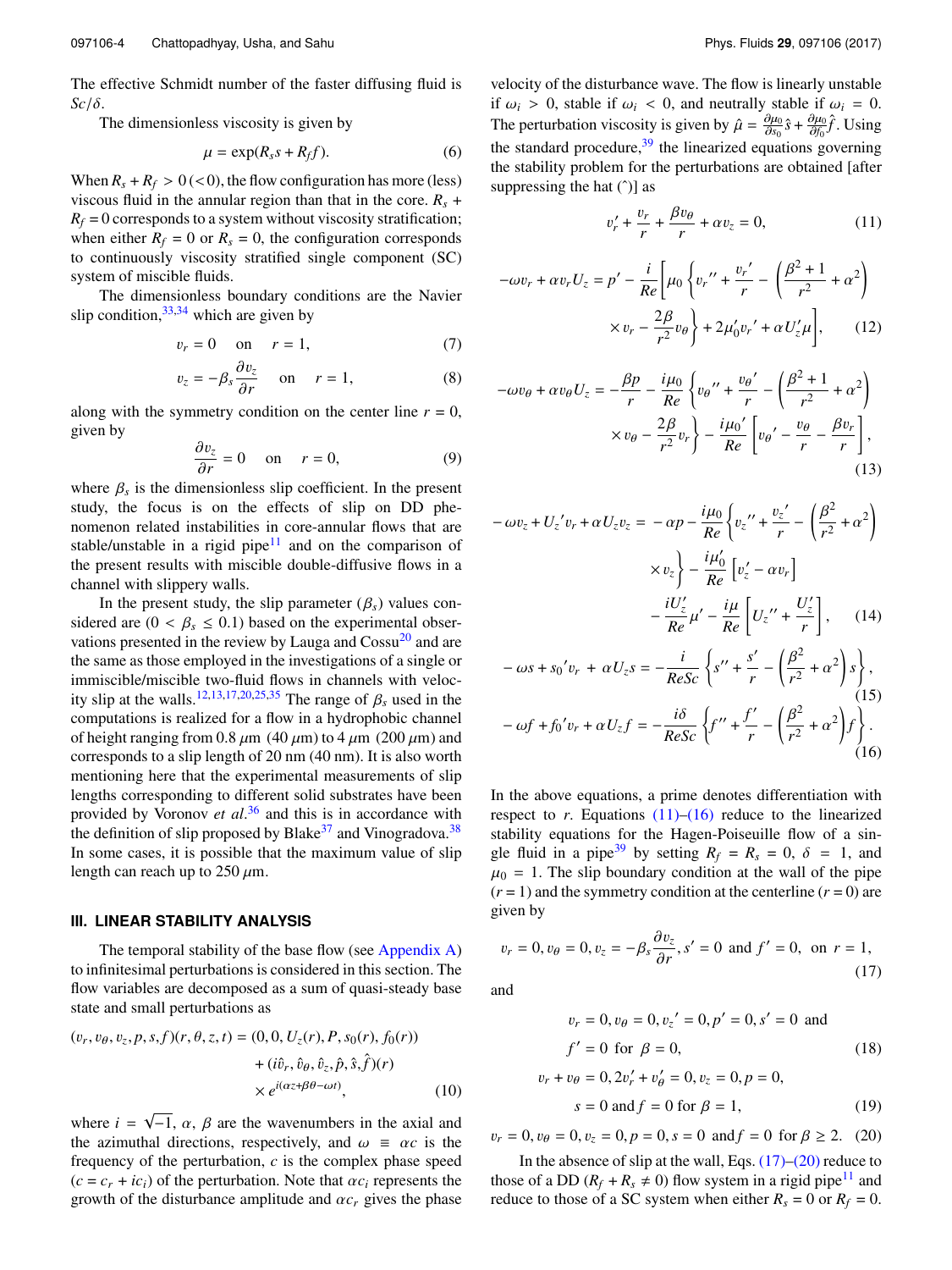The above system of equations [Eqs.  $(11)–(16)$ ] and boundary conditions [Eqs. (17)–(20)] constitutes an eigenvalue problem  $AX = \omega BX$ , and the linear stability characteristics of the flow system are determined by the sign of the eigenvalue,  $\omega = \alpha c_i$ , which is obtained by solving the dispersion relation

$$
F(\alpha, \beta, \omega, Re, Pe, Sc, R_s, R_f, R_1, \delta, \beta_s) = 0.
$$
 (21)

Here  $X = (v_r, v_\theta, v_z, p, s, f)$  is the eigenvector and the entries in matrices *A* and *B* are presented in Appendix B.

The eigenvalue problem is solved numerically by the public domain software, LAPACK, after discretizing the domain  $(0 < r < 1)$  using the Chebyshev spectral collocation method.<sup>40</sup> Large gradients in the mixed layer region are taken care of in the computation by using a sufficiently large number of grid points. This is achieved by using the stretching function<sup>3</sup>

$$
r_j = \frac{a}{\sinh(b r_0)} [\sinh\{(r_c - r_0)b\} + \sinh(b r_0)],
$$
 (22)

where  $r_j$  are the grid point locations,  $r_c$  is a Chebyshev collocation point defined by  $2r_c = \cos\left\{\left[\frac{\pi(j-1)}{(n-1)}\right] + 1\right\}$ , *n* is the number of collocation points, *a* is the mid-point of the mixed layer, *b* is the degree of clustering, and  $r_0$  is given by

$$
r_0 = \frac{1}{2b} \ln \left[ \frac{1 + (e^b - 1)a}{1 + (e^{-b} - 1)a} \right].
$$
 (23)

For the range of parameters considered in this study, the computations yielded results that are accurate at least up to five decimal places with  $b = 8$ .

#### **IV. ENERGY BUDGET ANALYSIS**

An energy budget analysis is presented here to facilitate the understanding of the physical mechanism underlying the instabilities that occur due to the DD phenomenon in a slippery pipe. This will help in assessing the role of wall slip on the instabilities that occur in a DD flow in a rigid pipe. $8,11$  The derivation is similar to those presented for SC miscible flow systems in a pipe<sup>8</sup> and for a two-dimensional channel<sup>11</sup> and for DD miscible flow systems<sup>12</sup> in a channel. Equations  $(12)$ – $(14)$ are, respectively, multiplied by the radial, azimuthal, and axial components of the disturbances in velocity, added, and integrated across the domain  $(0 < r < 1)$  to obtain the energy budget equations, given by

$$
\dot{\mathcal{E}} = \mathcal{P} - \mathcal{D} + \mathcal{A} + \mathcal{B}_r + \mathcal{B}_z + \mathcal{C}.\tag{24}
$$

Here  $\dot{\mathcal{E}}$  representing the temporal rate of change of the perturbation kinetic energy is

$$
\dot{\mathcal{E}} = \int_0^1 \dot{E}r dr = \omega_i \int_0^1 \left( v_r v_r^* + v_\theta v_\theta^* + v_z v_z^* \right) r dr, \qquad (25)
$$

and the terms on the right in Eq. (24) are

$$
\mathcal{P} = \int_0^1 P_d r dr = \int_0^1 \text{ Image}\left(v_r v_z^*\right) U'_z r dr, \tag{26}
$$

the "Reynolds stress" term, which denotes the rate of energy transfer from the base flow to the perturbations, is

$$
\mathcal{D} = \int_0^1 Dr dr = \frac{1}{Re} \int_0^1 \mu_0 \left[ v_r' v_r'^* + v_\theta' v_\theta'^* + v_z' v_z'^* \right. \\
\left. + \left( \frac{\beta^2}{r^2} + \alpha^2 \right) \left( v_r v_r^* + v_\theta v_\theta^* + v_z v_z^* \right) \\
+ \frac{1}{r^2} \left\{ v_r v_r^* + v_\theta v_\theta^* + 4\beta \text{ Real} \left( v_\theta v_r^* \right) \right\} \right] r dr, \qquad (27)
$$

which corresponds to the viscous dissipation of energy of the perturbation,

$$
\mathcal{A} = \int_0^1 Ar dr = \frac{1}{Re} \int_0^1 \frac{\mu'_0}{r} \left( \frac{d}{dr} \left( r v_r v_r^* \right) - v_\theta v_\theta^* \right) r dr, \quad (28)
$$

which determines the energy of the perturbations due to mean viscosity gradients,

$$
C = \int_0^1 C r dr = \frac{dP}{dz} \int_0^1 \text{ Real} \left(\mu v_z^*\right) r dr,\tag{29}
$$

which represents the perturbation energies due to viscosity perturbations and

$$
\mathcal{B}_r = \frac{1}{Re} \int_0^1 U'_z \text{ Real } (\mu' z^*) \, r dr,\tag{30}
$$

$$
\mathcal{B}_z = \frac{1}{Re} \int_0^1 U'_z \text{ Real } (\alpha \mu v_r^*) \, r dr,
$$
 (31)

which are the perturbation energies associated with the gradient of viscosity perturbations in the radial and axial directions, respectively. The new features of the energy equation are the extra terms arising from the interface; it is important to note that these terms in the linearized energy equation incorporate the viscosity stratification effects and slip effects.

#### **V. RESULTS AND DISCUSSION**

The effects of velocity slip  $(\beta_s)$  at the pipe wall on the stability characteristics of the flow system in a rigid pipe when the location of the mixed layer  $(R_1)$ , the ratio of diffusion coefficients of the species  $(\delta)$ , and diffusivity level  $(Sc)$  are varied, are examined in this section, for the DD flow configuration. The results are first validated with those obtained by Schmid and Henningson<sup>39</sup> (SH) for Poiseuille flow of a single fluid in a rigid pipe for  $Re_{SH} = 2000$ . Schmid and Henningson<sup>39</sup> have employed the centerline velocity as a characteristic scale, while the average velocity is used in the present computations. As a result,  $Re = 2Re_{SH}$  and  $c = 2c_{SH}$ . The eigenspectrum is obtained by setting  $\delta = 1$  and  $R_s = R_f = 0$ . The results obtained for different values of axial and azimuthal wavenumbers  $(\alpha, \beta)$  $\beta$ ) = (1, 0), (0.5, 1), and (0.25, 2) are in good agreement with SH results for the rigid pipe case, namely, the flow is linearly stable at  $Re_{SH}$  = 2000. Note that SH have reported that the flow is linearly stable for all Reynolds numbers. Further, the growth rates are negative in a slippery pipe ( $\beta_s = 0.05, 0.1$ ) indicating that the flow is also stable for the parameter values mentioned above.

In the case of miscible two-fluid (DD) channel flow with no slip<sup>10</sup>/slip<sup>12</sup> at the walls, the configuration with less viscous fluid near the walls has a stabilizing influence as the base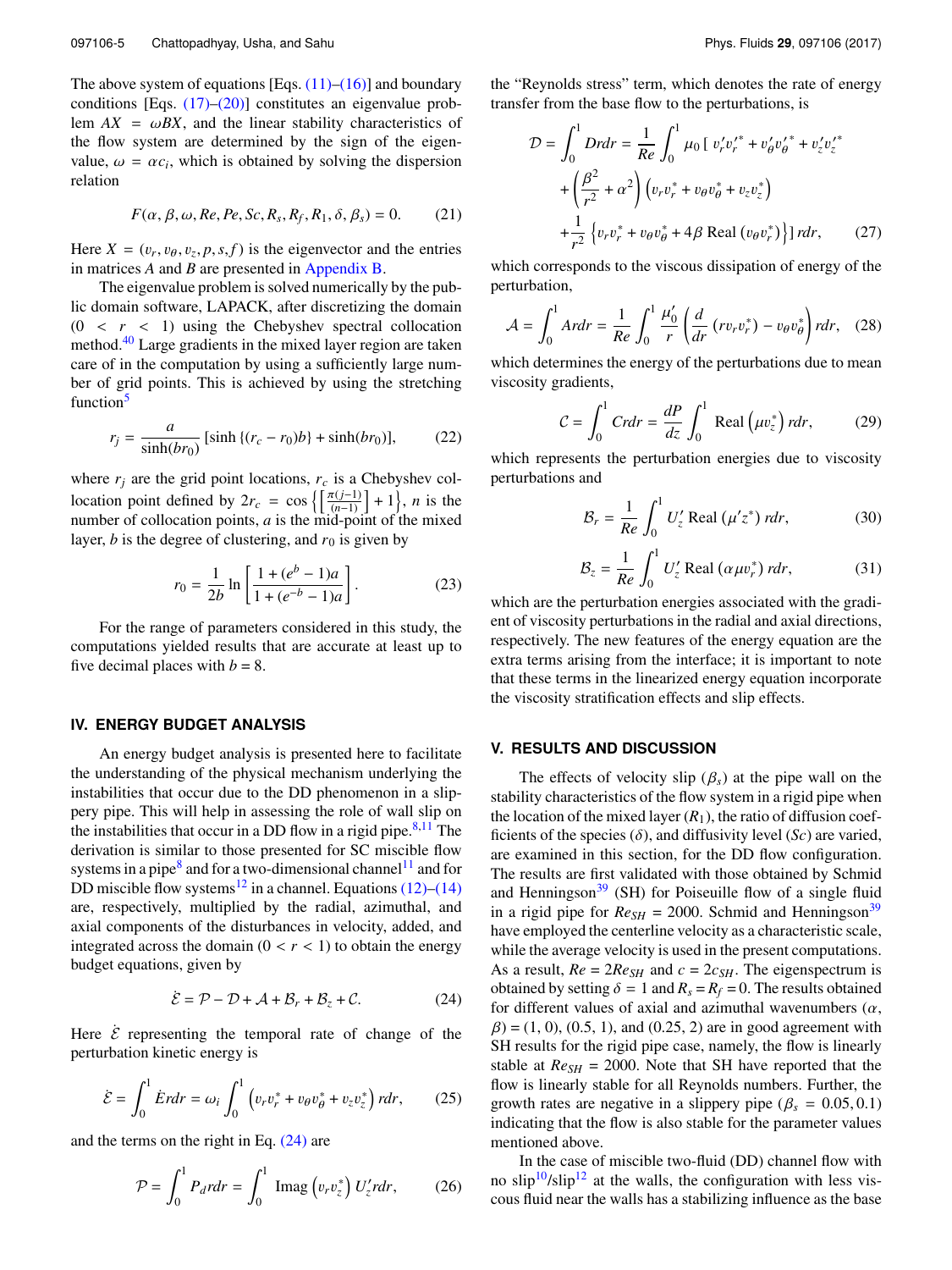velocity profile goes away from the inflection profile. This is also true for the SC channel flow systems without or with slip. $5,13$  But, the scenario is different in DD rigid pipe flow configurations,  $8,11$  where the axisymmetric mode and/or swirl mode is/are unstable above a critical viscosity ratio, when the annular fluid is less viscous. It is of interest to see the influence of slip on the instabilities exhibited by the axisymmetric and swirl modes in the DD flow configuration in a rigid pipe. In Sec. V, the results are presented for miscible DD flow in a slippery pipe. Further, the results for both the axisymmetric mode ( $\beta = 0$ ) and the swirl mode ( $\beta = 1$ ) are presented since one of these modes dominates and is more unstable than the higher order modes ( $\beta$  > 1).

Preliminary results of the DD flow show that it may be possible to either enhance or suppress the growth rates of the axisymmetric modes in the presence of slip (figure not shown); this is true not only when less viscous fluid is in the annular region  $(R_f + R_s < 0)$  but also when more viscous fluid is in the annular region  $(R_f + R_s > 0)$ . Swirl modes also display similar scenarios in the presence of slip. This motivates us to explore the details of the slip effects in the present study. Further, it is important to understand the physical mechanism that is responsible for different scenarios that are observed in the DD flow system in a slippery pipe, and the

explanations are provided through the energy budget analysis  $(Sec. IV).$ 

#### **A. Influence of location of the mixed layer**

The growth rates of the axisymmetric mode ( $\beta = 0$ ) when  $Re = 150$  are presented for a flow system with less viscous fluid occupying the annular region ( $R_f = -1.1$ ,  $R_s = 1.0$ ) in Fig. 3(a). The mixed layer is located at  $R_1 = 0.75$  and is closer to the pipe wall. The other parameters are fixed as  $Sc = 10$ ,  $q = 0.1$ , and  $\delta = 20$ . The DD flow in a rigid pipe ( $\beta_s = 0$ , solid line) is stable. The presence of slip ( $\beta_s = 0.05, 0.07,$  and 0.1) destabilizes the flow system for moderate wavenumbers. At this  $Re(=150)$ , there is a window of unstable wavenumbers, in the presence of slip. The bandwidth of unstable wavenumbers increases with an increase in the slip parameter  $(\beta_s)$ .

Why does slip at the wall promote instabilities in the above configuration? Table I presents the details of the energy budget analysis performed for the DD miscible flow system in rigid  $(\beta_s = 0)$  and slippery  $(\beta_s = 0.05, 0.07, 0.1)$  pipes for the above flow configuration. The contributions from the different terms in the energy budget analysis as obtained at points  $A_1$ ,  $B_1$ ,  $C_1$ , and  $D_1$  in Fig. 3(a) are presented. These are the points on the growth rate curves at which the growth rate is



FIG. 3. Growth rates  $(\omega_i)$  as a function of wavenumber  $(\alpha)$  in rigid/slippery pipes with less viscous fluid in the annular region. [(a) and (b)] Axisymmetric mode (β = 0); [(c) and (d)] swirl mode (β = 1). In (a) and (c),  $R_1 = 0.75$ . In (b),  $R_1 = 0.425$ , and in (d),  $R_1 = 0.49$ . The other parameters are fixed as  $Re = 150$ , **EIG.** 3. Growth rates (ω<sub>i</sub>) as a function of wavenumber (α) in rigid/slippery pipes with less viscous fluid in the annular region. [(a) and (b)] Axisymmetric mode (β = 0); [(c) and (d)] swirl mode (β = 1). In (a) and ( FIG. 3. Growth rates ( $\omega_i$ ) as a function of wavenumber ( $\alpha$ ) in rigid/slippery pipes with less viscous fluid in the annular region. [(a) and (b)] Axisymmetric mode ( $\beta = 0$ ); [(c) and (d)] swirl mode ( $\beta = 1$ ). In (a) the results in a slippery pipe  $(\beta_s = 0.05, \beta_s = 0.07, \beta_s = 0.1)$ . The SC equivalent flow  $[Sc_{eq} = 2Sc/(\delta + 1), R_s = -0.1$ , and  $R_f = 0]$  is stable  $(\omega_i < 0)$  in this parameter regime. The points  $A_1, B_1, C_1$ , and  $D_1$  in (a) corre to  $\alpha = 1.61, 1.56, 1.56,$  and 1.51, respectively. The points  $A_3$ ,  $B_3$ ,  $C_3$ , and  $D_3$  in (c) correspond to  $\alpha = 1.56, 1.56, 1.46,$  and 1.31, respectively. The points  $A_4$ , *B*<sub>4</sub>,  $C_4$ , and  $D_4$  in (d) correspond to  $\alpha = 2.21, 2.16, 2.16,$  and 2.16, respectively.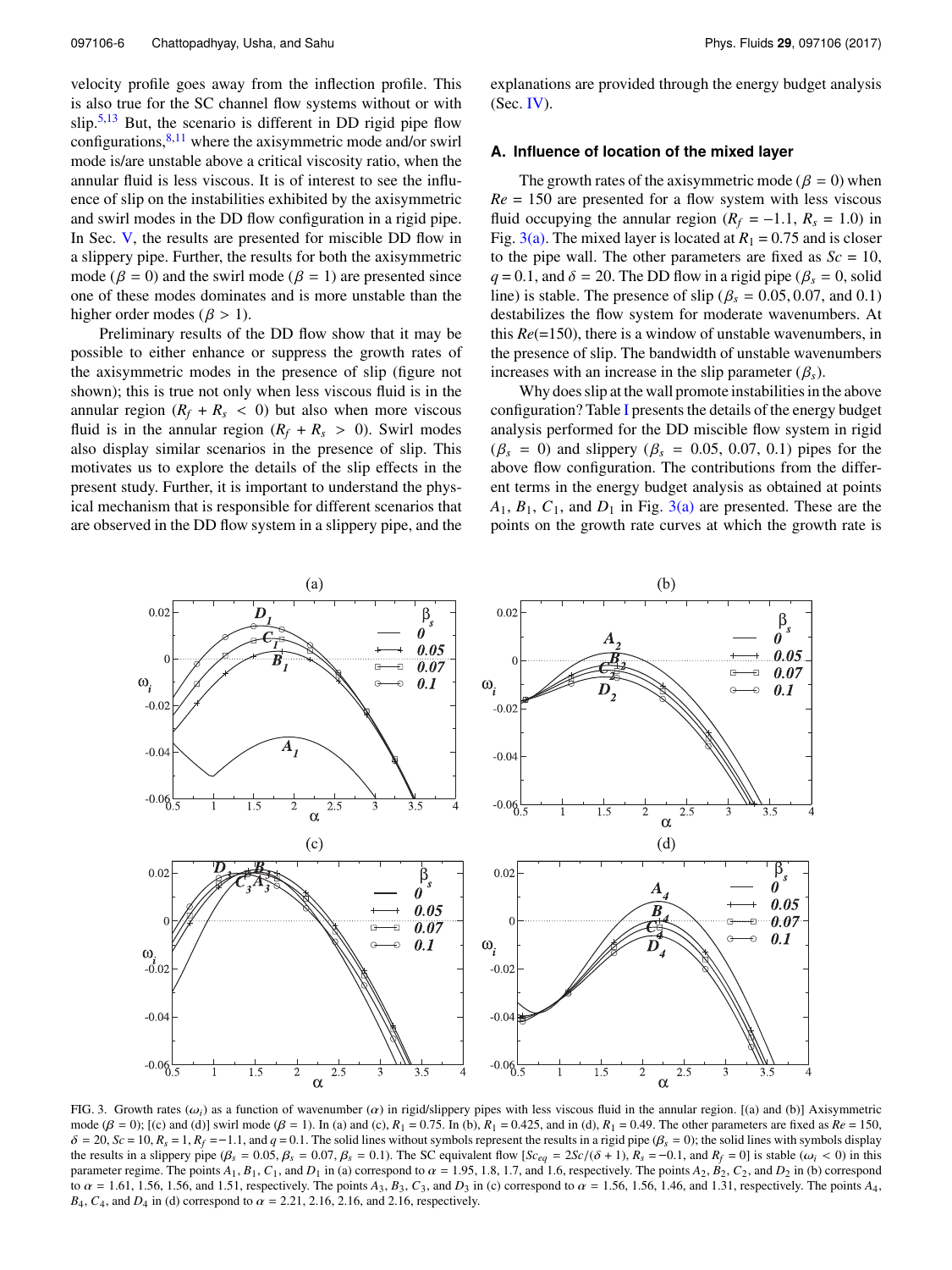TABLE I. Energy budget for the points  $A_1$ ,  $B_1$ ,  $C_1$ , and  $D_1$  in Fig. 3(a).

| Points         | $\alpha$ | $\omega_i$ | E         |           | $-\mathcal{D}$ | $\mathcal{A}$ | B.     | B,        | C         |
|----------------|----------|------------|-----------|-----------|----------------|---------------|--------|-----------|-----------|
| A <sub>1</sub> | 1.95     | $-0.03351$ | $-0.0040$ | $-0.0017$ | $-0.1596$      | 0.0003        | 0.1671 | $-0.0058$ | $-0.0043$ |
| $B_1$          | 1.80     | 0.00333    | 0.0100    | $-0.0025$ | $-0.1415$      | 0.0003        | 0.1617 | $-0.0051$ | $-0.0028$ |
| C <sub>1</sub> | 1.70     | 0.00883    | 0.0124    | $-0.0034$ | $-0.1351$      | 0.0003        | 0.1577 | $-0.0046$ | $-0.0024$ |
| $D_1$          | 1.60     | 0.01421    | 0.0149    | $-0.0044$ | $-0.1281$      | 0.0002        | 0.1532 | $-0.0040$ | $-0.0020$ |

maximum for that value of  $\beta_s$ . The wavenumber at which it occurs is  $\alpha_{A_1} = 1.95$ ,  $\alpha_{B_1} = 1.8$ ,  $\alpha_{C_1} = 1.7$ , and  $\alpha_{D_1} = 1.6$ . maximum for that value of  $\beta_s$ . The wavenumber at which it occurs is  $\alpha_{A_1} = 1.95$ ,  $\alpha_{B_1} = 1.8$ ,  $\alpha_{C_1} = 1.7$ , and  $\alpha_{D_1} = 1.6$ . The faster diffusing species has a stabilizing role ( $R_f = -1.1$ ); it diffuses faster leaving the slower diffusing species  $(R_s = 1)$ . occurs is  $\alpha_{A_1} = 1.95$ ,  $\alpha_{B_1} = 1.8$ ,  $\alpha_{C_1} = 1.7$ , and  $\alpha_{D_1} = 1.6$ .<br>The faster diffusing species has a stabilizing role ( $R_f = -1.1$ ); it diffuses faster leaving the slower diffusing species ( $R_s = 1$ ).<br>The net st flow in a rigid pipe. Note that the positive contribution from  $B_r$  almost balances the contribution from viscous dissipation of energy of perturbation  $(D)$  for DD flow in a rigid pipe. The contribution from the rate of energy of the perturbation due to mean viscosity gradients  $(A)$ , the perturbation energy associated with the viscosity gradient perturbation in the axial direction  $(\mathcal{B}_z)$ , and the perturbation energy that arises due to viscosity perturbation  $(C)$  are negligibly small both for DD flow in a rigid pipe and in a slippery pipe. However, the rate of transfer of energy from the basic flow to the perturbations  $(\mathcal{P},$ namely, the Reynolds stress) contributes to the temporal rate of change of the perturbation KE which is therefore negative (i.e.,  $\dot{E}$  is negative) for DD flow in a rigid pipe. As a result, the DD flow in a rigid pipe ( $\beta_s = 0$ ) remains stable for the set of parameters considered [see Fig.  $3(a)$ ]. However, in the case of a

DD flow in a slippery pipe, the positive contribution from  $\mathcal{B}_r$ , the rate of perturbation energy associated with the gradient of viscosity perturbation in the radial direction dominates the negative contribution from  $D$  (the rate of viscous dissipation energy of the perturbation) and is thus responsible for the destabilization in this flow system [see Fig.  $3(a)$ ,  $\beta_s = 0.05$ , 0.07, 0.1]. It is worth mentioning here that the contribution from  $\mathcal{B}_r$  in the energy budget which causes destabilization is due to the nonzero value of  $\frac{\partial U_z}{\partial r}$  at the slippery wall. Observe also that an increase in velocity slip corresponds to a decrease in  $B_r$  which results in a reduction in the flow resistance provided by viscous drag. This causes significant enhancement in the primary flow distribution near the wall, and this paves the way for the flow to become unstable in a slippery pipe. In the case of a rigid pipe,  $B_r$  is positive as for a flow configuration in a slippery pipe but is large enough to offer flow resistance arising due to viscous drag, thereby suppresses the base flow distribution near the wall and hence remains stable for the set of parameters considered in this figure. The radial variations of  $\dot{E}$ ,  $\mathcal{D}$ ,  $P_d$ , and  $\mathcal{B}_r$  are also presented in Figs. 4(a)–4(d), and



most dangerous modes at  $A_1 B_1$ ,  $C_1$ , and  $D_1$  in Fig. 3(a) for different values of  $\beta_s$ , respectively. The rest of the parameter values are the same as in Fig. 3(a).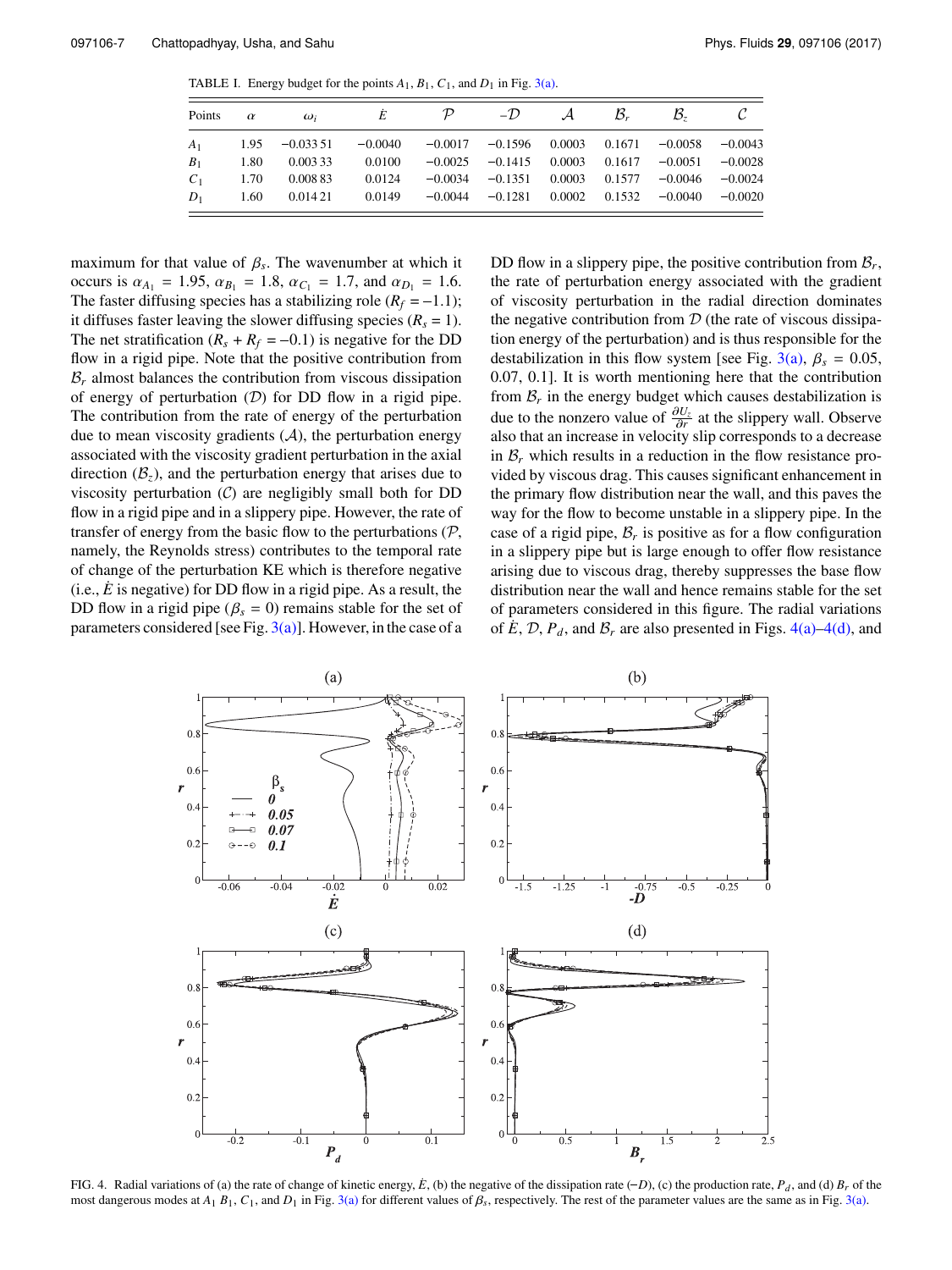TABLE II. Energy budget for the points  $A_2$ ,  $B_2$ ,  $C_2$ , and  $D_2$  in Fig. 3(b).

| Points         | $\alpha$ | $\omega_i$ | E      |           | $-D$      | А      | B,     | B,        | C      |
|----------------|----------|------------|--------|-----------|-----------|--------|--------|-----------|--------|
| A <sub>2</sub> | 1.61     | 0.00324    | 0.0005 | $-0.0020$ | $-0.0739$ | 0.0000 | 0.0726 | $-0.0026$ | 0.0063 |
| B <sub>2</sub> | 1.56     | $-0.00203$ | 0.0011 | $-0.0034$ | $-0.0712$ | 0.0000 | 0.0718 | $-0.0026$ | 0.0065 |
| C <sub>2</sub> | 1.56     | $-0.00406$ | 0.0008 | $-0.0038$ | $-0.0698$ | 0.0000 | 0.0705 | $-0.0026$ | 0.0064 |
| D <sub>2</sub> | 1.51     | $-0.00684$ | 0.0003 | $-0.0042$ | $-0.0661$ | 0.0000 | 0.0668 | $-0.0024$ | 0.0062 |

they clearly show for  $\beta_s \neq 0$ , the gradient of viscosity perturbations in the radial direction  $(\mathcal{B}_r)$  gain energy from the mean flow, which results in a destabilization of the flow system in a slippery pipe.

When the location of the interface is moved closer to the centerline  $[R_1 = 0.425;$  Fig.  $3(b)$ ], the slip has a stabilizing effect on the axisymmetric mode. The DD flow in a slippery pipe is more stable than that in a rigid pipe in which the axisymmetric mode exhibits a positive growth rate. Why does slip play a different role in this case? The answer to this is inferred from Table II and Figs.  $5(a)$ – $5(d)$ . The rate of viscous dissipation  $(D)$  which represents the rate of energy transfer from the perturbation to the mean flow is negative at the mixed layer, near the pipe wall, and also near the centerline [Fig. 5(b)]. The rate of energy transfer from the basic flow to the perturbation  $P$  is negative in the mixed layer [Fig.  $5(c)$ ]. However, the rate of energy production associated with the gradient of viscosity perturbation in the radial direction  $(\mathcal{B}_r)$  is positive [Fig. 5(d), Table  $II$ ] in the mixed layer and it almost balances the contribution from  $D$ . It is seen from Table II that the transfer of energy from base flow to perturbation  $(P)$  is negative and it decreases with an increase in  $\beta_s$ . Further, the negative contribution from  $B<sub>z</sub>$  is almost the same at all slip parameter values considered. The positive contributions to  $E$  coming from  $C$  decrease with an increase in  $\beta_s$ . In this case, there is not only positive contribution to the energy budget from the perturbation energies associated with the gradient of viscosity perturbation  $(\mathcal{B}_r)$  in the radial direction but also from the perturbation energies due to viscosity perturbation  $(C)$ . This suppresses the basic flow distribution near the wall, and the resistance to flow offered by viscous drag increases, resulting in stabilization of the flow in a slippery pipe. It is again the contribution from  $\mathcal{B}_r$ . That



of the most dangerous modes at  $A_2 B_2$ ,  $C_2$ , and  $D_2$  in Fig. 3(b) for different values of  $\beta_s$ , respectively. The rest of the parameter values are the same as in Fig. 3(b).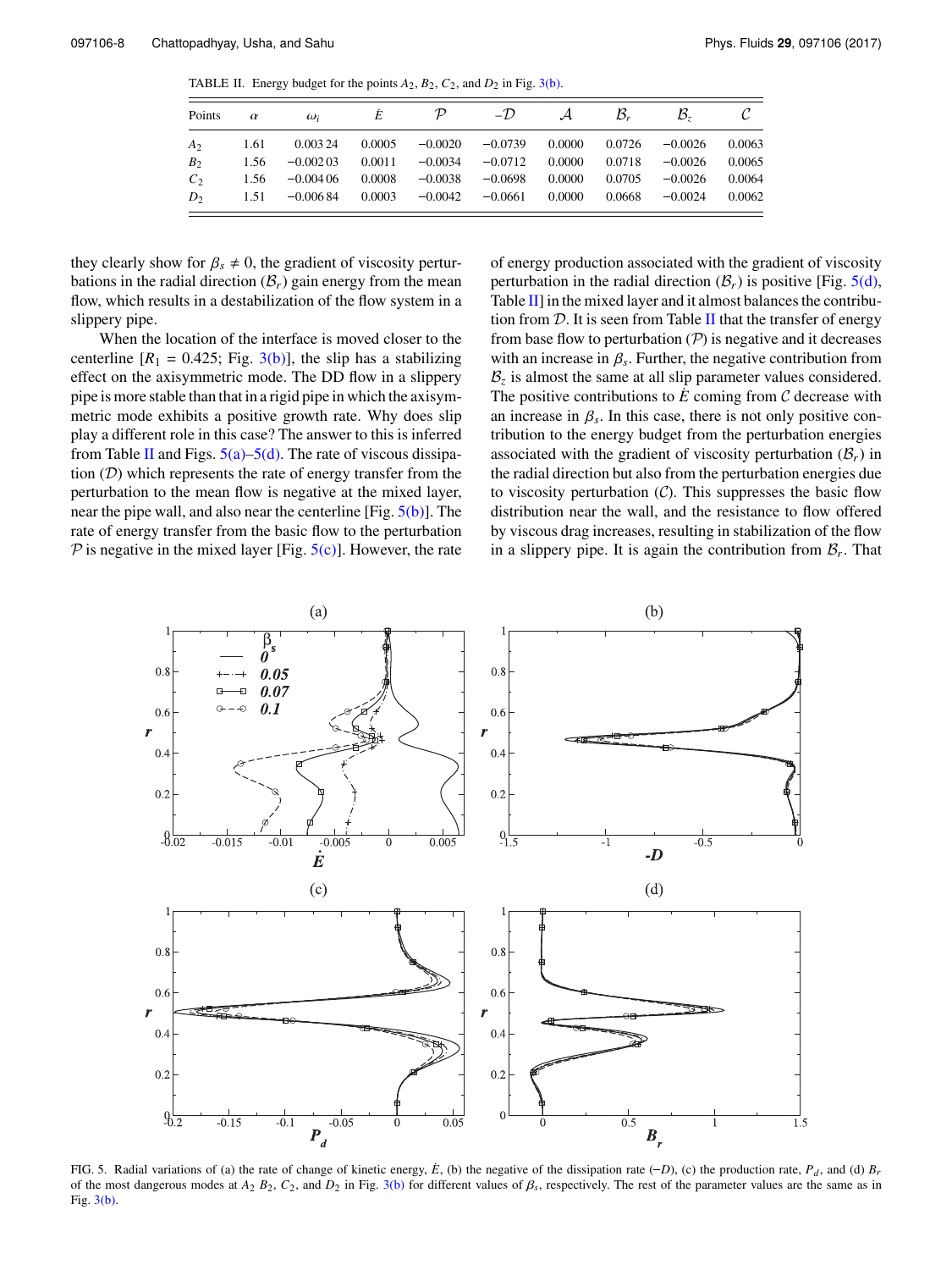TABLE III. Energy budget for the points  $A_3$ ,  $B_3$ ,  $C_3$ , and  $D_3$  in Fig. 3(c).

| Points | $\alpha$ | $\omega_i$ | È      | P      | $-\mathcal{D}$ | А      | B.     | B,        | C      |
|--------|----------|------------|--------|--------|----------------|--------|--------|-----------|--------|
| $A_3$  | 1.56     | 0.02032    | 0.0068 | 0.0745 | $-0.1263$      | 0.0004 | 0.0529 | $-0.0012$ | 0.0067 |
| $B_3$  | 1.56     | 0.02144    | 0.0098 | 0.0641 | $-0.1199$      | 0.0004 | 0.0585 | $-0.0010$ | 0.0078 |
| $C_3$  | 1.46     | 0.02005    | 0.0094 | 0.0551 | $-0.1048$      | 0.0003 | 0.0516 | $-0.0007$ | 0.0079 |
| $D_3$  | 1.31     | 0.01988    | 0.0093 | 0.0445 | $-0.0851$      | 0.0002 | 0.0421 | $-0.0003$ | 0.0079 |

is responsible for stabilization of DD flow in a slippery pipe for the configuration in which the mixed layer is closer to the centerline.

Figure 3(c) shows that the swirl mode ( $\beta = 1$ ) is unstable for the DD configuration with less viscous fluid in the annular region in a rigid pipe. The other parameters are the same as in Fig.  $3(a)$ . The growth rates are more for the swirl mode than for the axisymmetric mode in a rigid as well as in a slippery pipe. There is a critical wavenumber  $\alpha$  (around  $\alpha = 1.4$ ) below which the DD flow in a slippery pipe has a higher growth rate than that in a rigid pipe. Above this critical  $\alpha$ , the growth rates exhibit a non-monotonic trend. The physical mechanism responsible for the scenarios displayed in Fig. 3(c) for the swirl mode can be similarly understood from Table III. The other parameters in Table III are the same as in Table I. Note from Table III that when  $R_s = 1$ ,  $R_f =$ mode can be similarly understood from Table III. The other parameters in Table III are the same as in Table I. Note from nearer the pipe wall, the largest positive contributor to  $\vec{E}$  comes from the energy transfer from base flow to perturbations  $(P)$ .  $P$  decreases with an increase in slip. The total positive contribution  $(P + B_r)$  dominates the rate of dissipation energy of the perturbations, and hence  $B_r$  and  $\mathcal P$  are responsible for destabilization of DD flow in a rigid as well as in a slippery pipe.

When the mixed layer location is moved closer to the centerline  $(R_1 = 0.425)$ , the swirl mode remains stable in a rigid as well as in a slippery pipe (figure not shown). However, when  $R_1 = 0.49$ , the scenario is different as seen in Fig. 3(d), namely, the swirl mode for DD flow in a rigid pipe displays a positive growth rate while that in a slippery pipe is stable. In this case  $(R_1 = 0.49)$ , both  $P(>0)$  and  $B_r(>0)$  decrease with an increase in slip for the swirl mode( $\beta = 1$ ) but dominate the viscous dissipation energy of the perturbation, thus resulting in a destabilization of DD flow in a rigid pipe. However, in a slippery pipe, the total contribution from  $\mathcal{B}_r + \mathcal{P}$  is insufficient to generate significant base flow distribution near the wall which enhances the resistance to flow by viscous drag, resulting in stabilization of flow in this case. The results in Tables III and IV are also confirmed by the radial variation of  $\dot{E}$ ,  $\mathcal{D}$ ,  $\mathcal{B}_r$ , and  $\mathcal{P}$  but are not shown.

The results show that DD flow in a rigid pipe can be destabilized (stabilized) by wall slip accordingly as the mixed

layer is located closer to the wall (nearer the centerline), when the less viscous fluid occupies the annular region, when  $Re = 150$ .

#### **B. Effects of relative rate of diffusion**

It is of interest to know the critical value of *Re* at which the instability sets in first in the presence of slip and how this critical Reynolds number is affected by changes in the ratio of the diffusion coefficients of the species (δ). With this in view, the neutral stability boundaries in the  $\alpha$ -*Re* plane are presented in Fig. 6(a) for *Sc* = diffusion coefficients of the species  $(\delta)$ . With this in view, the neutral stability boundaries in the α-*Re* plane are presented in Fig. 6(a) for  $Sc = 10$ ,  $q = 0.1$ ,  $R_s = 1$ ,  $R_f = -1.1$ ,  $\delta = 20$ , and  $R_1 = 0.75$ . The slip effects are incorporated ( $\beta_s = 0$ , solid line;  $\beta_s = 0.05$ , dashed line). The long and short waves are stabilized (axisymmetric mode,  $\beta = 0$ ) for DD flow configurations in a rigid as well as in a slippery pipe, when the less viscous fluid occupies the annular region and the mixed layer is closer to the pipe wall  $(R_1 = 0.75)$ . The unstable region lies inside the enclosed curves. It is clear that finite viscosity contrast and inertial effects are required for the first occurrence of instability in a rigid as well as in a slippery pipe. We observe from Fig. 4 and Table I that at  $\delta = 20$ , the combined contribution from  $\mathcal{B}_r$  and  $\mathcal P$  is positive and is more than the negative viscous dissipation  $(-D)$  in the mixed layer. This enhances the rate of energy transfer from the base flow to the perturbations which is responsible for destabilization of the axisymmetric mode in a DD system. As  $\delta$  is decreased ( $\delta = 10$ ), the combined positive (figure and table not shown) contribution from  $\mathcal{B}_r$ ,  $\mathcal{P}$ , and <sup>−</sup><sup>D</sup> decreases, thereby, increasing the critical Reynolds number of the axisymmetric mode. This effect reveals that an increase in the relative diffusion rate  $\delta$  enhances instability in a DD system (for rigid as well as slippery pipes). The critical Reynolds number is less for DD flow in a slippery pipe than that in a rigid pipe, indicating the destabilizing role of slip for this set of parameters. In fact, an increase in slip at the wall increases the slope of the base flow profile, thereby suppresses the resistance offered to the flow by viscous forces, resulting in destabilization of the flow system. The bandwidth of unstable wavenumbers is larger for the axisymmetric mode for flow in a slippery pipe as compared to that in a rigid pipe, resulting in a larger unstable region in the α-*Re* plane.

TABLE IV. Energy budget for the points  $A_4$ ,  $B_4$ ,  $C_4$ , and  $D_4$  in Fig. 3(d).

| Points  | $\alpha$ | $\omega_i$  | E         | D      | $-D$      | А      | B,     | B,        | Ü      |  |  |  |
|---------|----------|-------------|-----------|--------|-----------|--------|--------|-----------|--------|--|--|--|
| A4      | 2.21     | 0.008 095   | 0.0009    | 0.0304 | $-0.0835$ | 0.0002 | 0.0445 | $-0.0008$ | 0.0101 |  |  |  |
| $B_4$   | 2.16     | 0.000 069   | $-0.0003$ | 0.0269 | $-0.0792$ | 0.0002 | 0.0424 | $-0.0006$ | 0.0101 |  |  |  |
| $C_4$   | 2.16     | $-0.002607$ | $-0.0007$ | 0.0260 | $-0.0786$ | 0.0002 | 0.0422 | $-0.0006$ | 0.0102 |  |  |  |
| $D_{4}$ | 2.16     | $-0.006190$ | $-0.0014$ | 0.0247 | $-0.0778$ | 0.0002 | 0.0419 | $-0.0006$ | 0.0102 |  |  |  |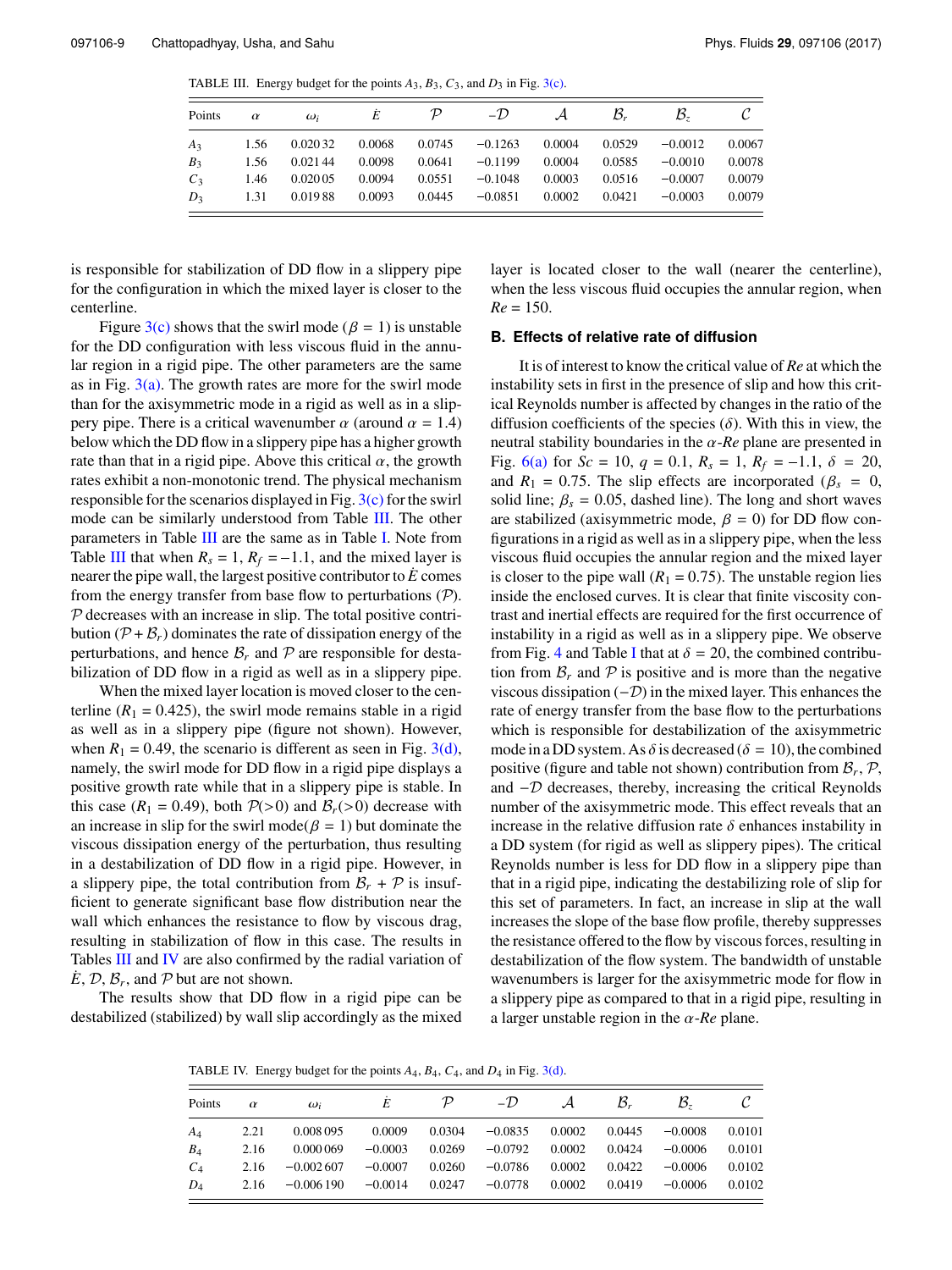

wall. The mixed layer is located at  $R_1 = 0.75$ . The other parameters are fixed as  $Sc = 10$ ,  $q = 0.1$ . [(a) and (c)] Axisymmetric mode ( $\beta = 0$ ); [(b) and (d)] swirl mode (β = 1) δ = 20 in (a) and (b); δ = 10 in (c) and (d). The solid lines represent the results in a rigid pipe ( $β_s$  = 0); the dashed lines are for flow in a slippery pipe ( $β<sub>s</sub> = 0.05$ ).

The same scenario is displayed by the swirl mode  $\beta = 1$ ; Fig. 6(b)]; however, the critical Reynolds number for the swirl mode is lesser than that for the axisymmetric mode; this is so both for the DD flow in a rigid as well as in a slippery pipe. This clearly shows that the swirl mode is more unstable than the axisymmetric mode for the set of parameters considered.

As the diffusivity ratio  $\delta$  decreases ( $\delta = 10$ ), the axisymmetric mode in the DD flow in a rigid/slippery pipe becomes stable as indicated by the increase in the critical Reynolds number [Fig.  $6(c)$ ,  $(R)_1 = 0.75$ ]; however, an interesting phenomenon occurs, as seen in Fig.  $6(d)$  for the swirl mode ( $\beta = 1$ ,  $\delta = 10$ ). In this case, the critical Reynolds number in a rigid pipe is smaller than that in a slippery pipe, showing the stabilizing role of slip for the swirl mode. Further, the range of unstable wavenumbers is less for the swirl mode in a slippery pipe.

In what follows, we examine how the location of the mixed layer influences the instability characteristics of the axisymmetric and the swirl modes, in the presence of slip, when the less viscous fluid is nearer to the pipe wall  $(R_s = 1$  and  $R_f = -1.1$ ). Figure 7 gives the critical Reynolds number as a function of radial location of the mixed layer  $(R_1)$  for different values of  $\delta$  [ $\delta$  = 10 in Figs. 7(a) and 7(b);  $\delta$  = 20 in Figs. 7(c) and  $7(d)$ ; and  $\delta = 100$  in Figs.  $7(e)$  and  $7(f)$ ]. The slip effects are

incorporated. Figures  $7(a)$ ,  $7(c)$ , and  $7(e)$  present the details for the axisymmetric mode ( $\beta = 0$ ), and Figs. 7(b), 7(d), and 7(f) show the results for the swirl mode ( $\beta = 1$ ). The other parameters are fixed as  $Sc = 10$ ,  $q = 0.1$ . The critical Reynolds number (*Recr*) decreases as the mixed layer is shifted away from the centerline [Figs.  $7(a)$ – $7(f)$ ]. Beyond a certain location (say  $R_{1cr}$ ), which depends on the diffusivity ratio  $\delta$ ,  $Re_{cr}$  begins to increase. This demonstrates that the intermediate interface location is the most unstable; the critical Reynolds number is more in a slippery pipe than in a rigid pipe up to  $R_{1cr}$  for both the axisymmetric and the swirl modes [Figs.  $7(a)$ – $7(f)$ ]. This indicates that when the mixed layer is located nearer to the centerline, the two modes in a slippery pipe are more stable than the corresponding ones in a rigid pipe. Beyond  $R_{1cr}$ , the critical Reynolds numbers for the two modes in a rigid pipe are larger than those in a slippery pipe [Figs.  $7(a)$  and  $7(c)$ – $7(f)$ ]. Thus, when the mixed layer is located nearer to the pipe wall, slip at the wall tends to destabilize the flow system by advancing the onset of instability. An exception to the above scenario is observed for the swirl mode [Fig. 7(b);  $\delta = 10$ ] when *Recr* is more in a slippery pipe than in a rigid pipe for any location of the mixed layer. An increase in the diffusivity ratio results in a decrease in *Recr* for both the axisymmetric and the swirl modes, for any location  $R_1$  of the mixed layer which is less than  $R_{1cr}$  (that is, when the mixed layer is closer to the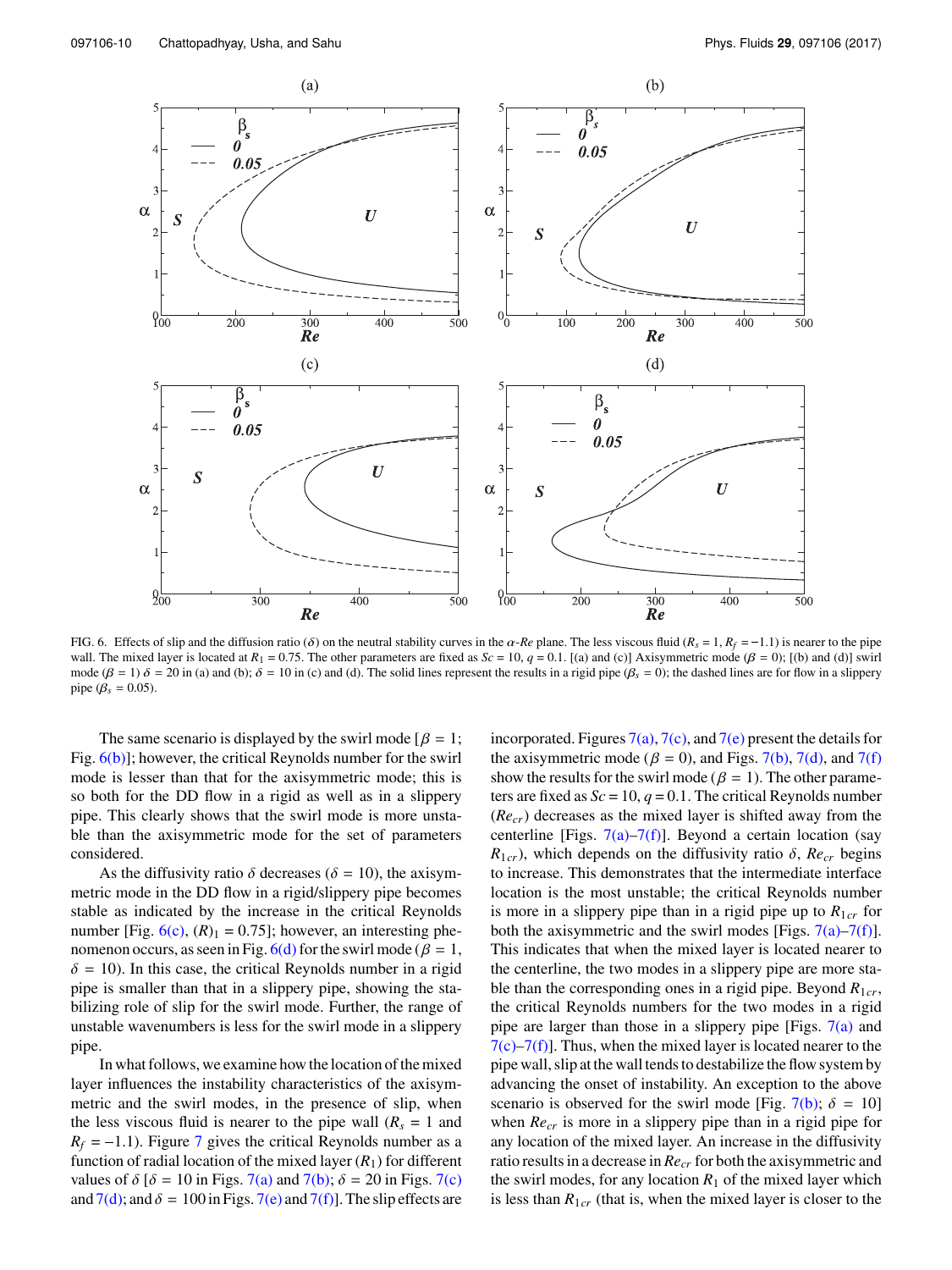

FIG. 7. The critical Reynolds number ( $Re_{cr}$ ) as a function of the location of the mixed layer ( $R_1$ ), when the less viscous fluid is nearer to the pipe wall ( $R_s = 1$ ,  $R_f = -1.1$ ). The slip effects are presented (lines with symbols;  $\beta_s = 0.05$ ,  $\beta_s = 0.1$ ). Solid lines show the results in a rigid pipe ( $\beta_s = 0.0$ ). The other parameters are  $Sc = 10$ ,  $q = 0.1$ . (a), (c), and (e) show the r

centerline) which shows the destabilizing effect of the diffusivity ratio  $\delta$ . But, when the mixed layer is located closer to the pipe wall and with  $R_1 > R_{1cr}$ , the reverse trend is observed (with an exception for  $\delta = 10$  as mentioned earlier). At any  $\delta$ , slip destabilizes (stabilizes) both the modes when  $R_1 > R_{1cr}$  $(R_1 < R_{1cr})$  by decreasing (increasing) the critical Reynolds numbers (with an exception for  $\delta = 10$ ,  $\beta = 1$ ; in this case, slip always stabilizes the swirl mode).

#### **C. Role of mixed layer thickness**

One is curious to know if the stability characteristics are affected by the thickness of the mixed layer and some

information in this regard is presented in Fig. 8 and Table V. The dispersion relation for the axisymmetric mode [ $\beta = 0$ ; Fig. 8(a)] and the swirl mode  $[\beta = 1;$  Fig. 8(b)] is presented for non-zero thickness of the interface, when the mixed layer is located nearer the slippery wall  $(R_1 = 0.75)$ . The other parameters are fixed at  $Sc = 10$ ,  $\delta = 20$ , and  $Re = 500$  with  $R_f = -1.1$ and  $R_s = 1$ . The slip effects are incorporated  $\beta_s = 0$ , no symbol; and  $\beta_s = 0.07 \ (\triangle)$ ]. The solid (dashed) lines present the growth rates for  $q = 0.1$  ( $q = 0.05$ ). An increase in the mixed layer thickness results in shifting of the maximum growth rate to longwaves, in a rigid as well as in a slippery pipe; the shortwaves are stabilized and the growth rates are decreased. An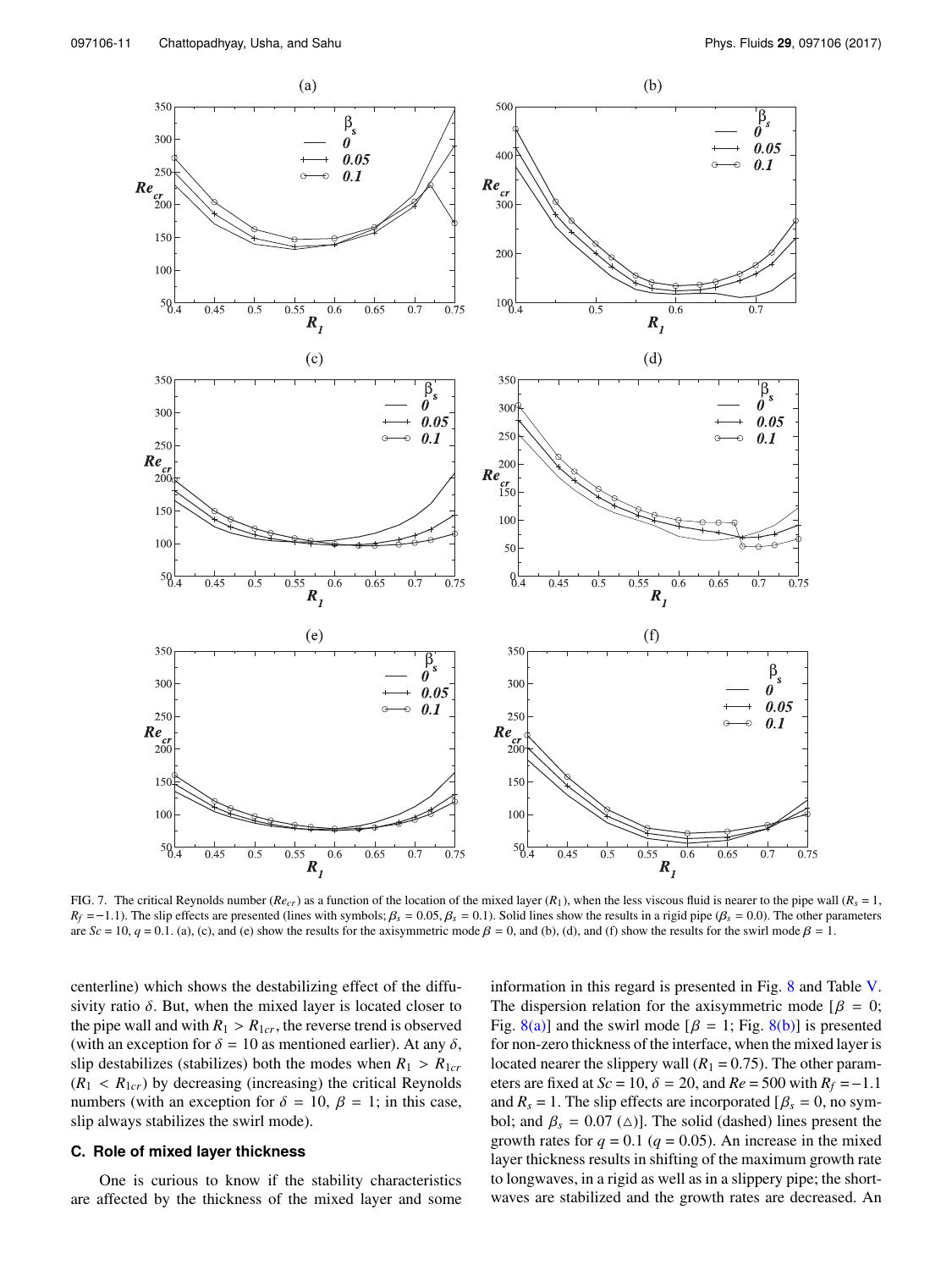

= 1), [(a) and (b)] dispersion curves for  $Re = 500$ , [(c) and (d)] neutral boundaries for the axisymmetric mode ( $\beta = 0$ ) and the swirl mode ( $\beta = 1$ ), respectively, with the rest of the parameters  $R_1 = 0.75$ ,  $Sc = 10$ ,  $\delta = 20$ . The  $\Delta$  represents  $\beta_s = 0.07$ . The solid and dashed lines without symbols represent the results for  $\beta_s = 0$ .  $\beta_s (= 0, 0.07)$  effects alter with the Reynolds number (*Re*).

increase in slip suppresses the maximum growth rate; the bandwidth of unstable wavenumbers is smaller for a thicker mixed layer. The swirl mode displays slightly higher growth rates [Fig. 8(b)].

The neutral stability curves plotted in the  $\alpha$ - $Re$  plane for  $\beta = 0$  [Fig. 8(c)] and  $\beta = 1$  [Fig. 8(d)] clearly show the destabilizing effect of the thinner mixed layer. The mixed layer is located closer to the slippery wall  $(R_1 = 0.75)$ . Table V presents the critical Reynolds numbers for a thinner  $(q = 0.05)$ and thicker ( $q = 0.1$ ) mixed layer as the slip varies ( $\beta_s = 0$ , 0.05, and 0.07). The critical Reynolds number is higher for the axisymmetric mode ( $\beta = 0$ ) then for the swirl mode ( $\beta$ )  $= 1$ ) for  $q = 0.05$  and  $q = 0.1$ . An increase in slip decreases the critical Reynolds number for the axisymmetric and swirl modes, indicating the destabilizing role of slip for the set of parameters considered.

TABLE V. Effects of the mixed layer thickness  $(q)$  on the critical Reynolds number (*Recr*) for flow in a rigid/slippery pipe. Values are obtained from Fig. 8.

|                  | $q = 0.1$ ,<br>$\beta = 0$ | $q = 0.05$ ,<br>$\beta = 1$ | $q = 0.1$ ,<br>$\beta = 0$ | $q = 0.05$ ,<br>$\beta = 1$ |
|------------------|----------------------------|-----------------------------|----------------------------|-----------------------------|
| $\beta_s = 0$    | 201.73                     | 121.77                      | 133.38                     | 87.30                       |
| $\beta_s = 0.05$ | 143.86                     | 91.06                       | 105.212                    | 70.02                       |
| $\beta_s = 0.07$ | 131.38                     | 78.94                       | 99.43                      | 62.24                       |

#### **D. Role of Schmidt number on DD instability**

We now consider the effects of the Schmidt number (*Sc*) on the growth rates of the axisymmetric modes ( $\beta = 0$ ) for DD flow in a rigid pipe ( $\beta_s = 0$ ) and in a slippery pipe ( $\beta_s$  $= 0.05$ ). Figure 9 presents the growth rates as a function of  $\alpha$ 



FIG. 9. Effects of the Schmidt number (*Sc*) on the growth rate of axisymmetric modes ( $\beta = 0$ ) as a function of wavenumber ( $\alpha$ ) with the other parameters as *Re* = 150, *<sup>q</sup>* = 0.1, *<sup>R</sup><sup>s</sup>* = 1, *<sup>R</sup><sup>f</sup>* <sup>=</sup> ☞1.1, *<sup>R</sup>*<sup>1</sup> = 0.75, <sup>δ</sup> = 20. Solid and dashed curves represent the case of rigid ( $\beta_s = 0$ ) and slippery ( $\beta_s = 0.05$ ) pipes, respectively. The points  $a_5$ ,  $b_5$ , and  $c_5$  correspond to  $\alpha = 1.95, 2.61$ , and 1.11, respectively, when  $\beta_s = 0$ . The points  $A_5$ ,  $B_5$ , and  $C_5$  correspond to  $\alpha = 1.8$ , 2.81, and 1.51, respectively, when  $\beta_s = 0.05$ .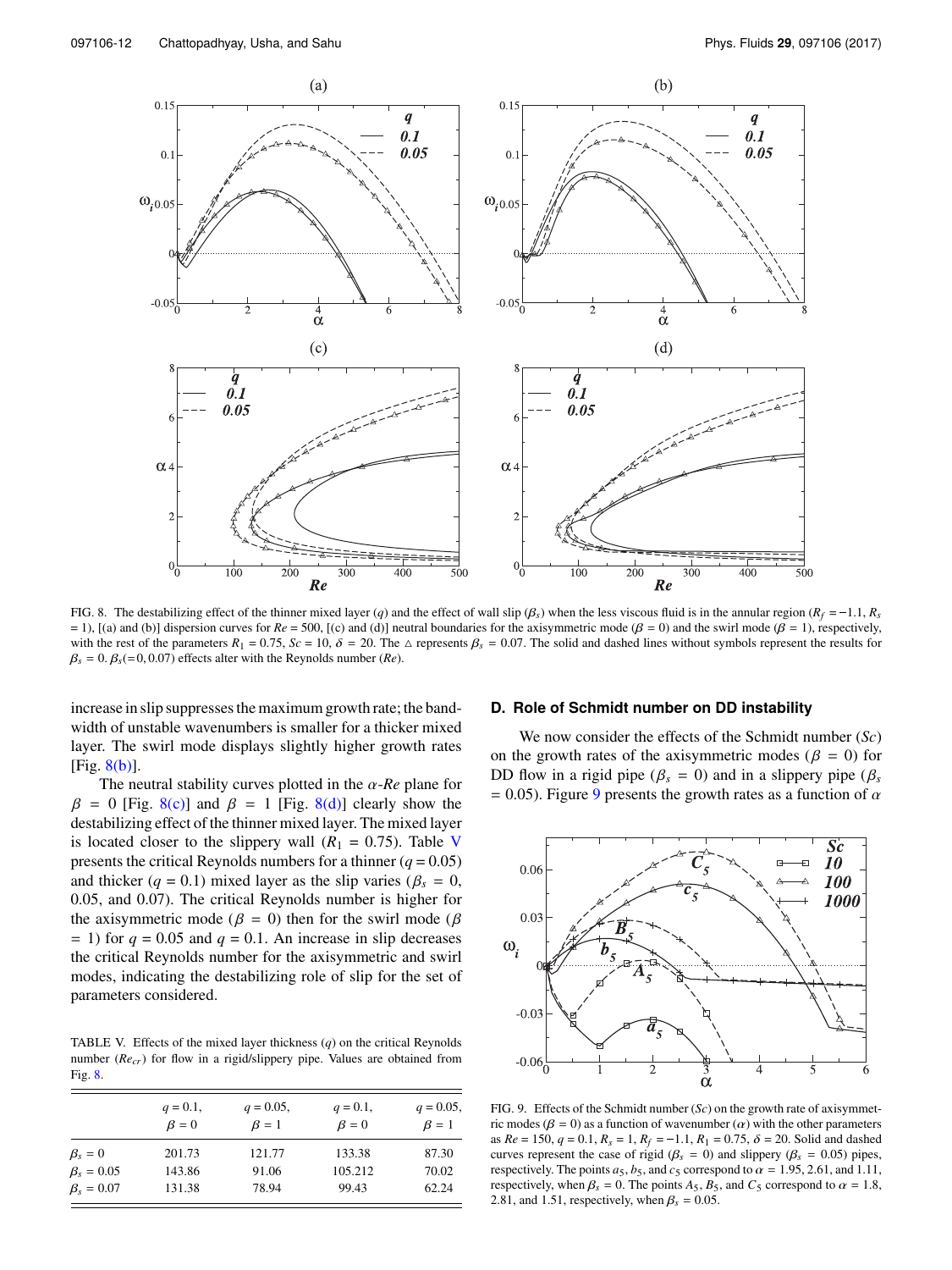TABLE VI. Energy budget for the points  $a_5$ ,  $b_5$ ,  $c_5$ ,  $A_5$ ,  $B_5$ , and  $C_5$  in Fig. 9.

| Points         | $\alpha$ | $\omega_i$ | E         | P         | $-\mathcal{D}$ | А      | $\mathcal{B}_r$ | B,        | C         |
|----------------|----------|------------|-----------|-----------|----------------|--------|-----------------|-----------|-----------|
| a <sub>5</sub> | 1.95     | $-0.03351$ | $-0.0040$ | $-0.0017$ | $-0.1596$      | 0.0003 | 0.1671          | $-0.0058$ | $-0.0043$ |
| $c_{5}$        | 2.61     | 0.05098    | 0.0043    | 0.0094    | $-0.2830$      | 0.0003 | 0.2860          | $-0.0062$ | $-0.0023$ |
| b <sub>5</sub> | 1.11     | 0.01694    | $-0.0013$ | 0.0029    | $-0.5162$      | 0.0000 | 0.5149          | $-0.0008$ | $-0.0021$ |
| $A_5$          | 1.80     | 0.00333    | 0.0100    | $-0.0025$ | $-0.1415$      | 0.0003 | 0.1617          | $-0.0051$ | $-0.0028$ |
| $C_5$          | 2.81     | 0.071 06   | 0.0116    | 0.0129    | $-0.2865$      | 0.0004 | 0.2943          | $-0.0080$ | $-0.0015$ |
| $B_5$          | 1.51     | 0.02836    | 0.0026    | 0.0045    | $-0.5446$      | 0.0001 | 0.5461          | $-0.0017$ | $-0.0018$ |

for different values of *Sc*; the other parameters are same as in Fig.  $3(a)$ . It is observed that the Schmidt number has a nonmonotonic effect for a DD flow in rigid as well as in slippery pipes.

At higher *Sc*(=1000), the long-waves are destabilized for DD flow in a pipe (rigid and slippery). At any *Sc*, the growth rate is higher and the bandwidth of unstable wavenumbers is larger for flow in a slippery pipe. This non-monotonic behavior with respect to *Sc* can be clearly understood through the energy budget analysis, and this is presented in Table VI for  $Re = 150$ ,  $q = 0.1$ ,  $R_s = 1$ ,  $R_f = -1.$ with respect to *Sc* can be clearly understood through the energy budget analysis, and this is presented in Table VI for *Re* = 150,  $= 0.05$ . At this *Re*, the contributions from  $\mathcal{B}_r$  and D almost cancel out;  $A, B_z$ , and  $C$  are negligible. The contribution from  $P$  is seen to be responsible for the non-monotonic behavior of *Sc* which is exhibited in Fig. 9. This is displayed by DD flow in a rigid as well as in a slippery pipe.

At a fixed Reynolds number, as *Sc* increases, diffusion slows down. There are some intermediate Schmidt numbers beyond which when *Sc* increases, the growth rate of the dominant mode of instability is suppressed. This can be attributed to the non-monotonic behavior displayed by the Reynolds stress term,  $P$  (see Table VI). It can be seen that with the increase in *Sc*, P increases initially but beyond some *Sc*, it begins to decrease due to the insufficient rate of energy transferred from base flow to the perturbations. As a result, growth rate exhibits non-monotonic behavior as *Sc* is increased. This may

be attributed to the contribution from the shear stress that arises due to slip.

Note from Table VI that for a fixed *Re* and *Sc*, the rate of energy transfer from the base flow to the perturbations is enhanced with slip which results in a higher growth rate in a slippery duct. Further, as *Sc* increases, the contribution from  $P$  is higher in a slippery pipe than that in a rigid pipe.

Figures 10 and 11 also confirm the above conclusions. The contribution from all the terms to the energy budget are presented as a function of *Re*, when  $Sc = 10$  and  $\beta_s = 0.05$ in a slippery pipe and all the other parameters are as in Table VI. The above results for  $Sc = 100$  and  $Sc = 1000$  are also obtained but are not shown here as the trend is observed to be similar to that for  $Sc = 10$ . From Fig. 10, it is observed that, at any *Re*, the positive and negative contributions from  $\mathcal{B}_r$  and  $\mathcal D$  almost cancel out each other and  $\mathcal P$  is the dominant contributing term. Figure 11 presents the effects of the Schmidt number on the contribution to energy budget from the Reynolds stress term that determines the rate of transfer of energy to the perturbation from the basic flow  $(P)$ . Note that the contribution to the Reynolds stress production is from the derivative of base flow velocity. It is clear that there is a window of Reynolds numbers where  $P$  is non-monotonic with respect to  $Sc$  (150  $\lt Re \lt 700$  for flow in a rigid pipe and  $150 < Re < 900$  for flow in a slippery pipe), and beyond this



FIG. 10. The terms of the energy equation for flow in a slippery pipe (β<sub>s</sub> = 0.05) as a function of Reynolds number (*Re*) with *Sc* = 10, *q* = 0.1, *R<sub>s</sub>* = 1, *R<sub>f</sub>* = -1.1, *δ* = 20, *β* = 0, and *R*<sub>1</sub> = 0.75. The dominant con-**FIG.** 10. The terms of the energy equation for flow in a slippery pipe  $(\beta_s = 0.05)$  as a function of Reynolds number  $(Re)$  with  $Sc = 10$ ,  $q = 0.1$ ,  $R_s = 1$ ,  $R_f = -1.1$ ,  $\delta = 20$ ,  $\beta = 0$ , and  $R_1 = 0.75$ . The dominant contributing term is the Reynolds stress term  $(P)$ ; the terms  $B_r$  and  $D$  almost cancel each other. Solid line represents  $\dot{E}$ , dashed line represents  $P$ , dasheddotted line represents  $A$ ,  $\diamond$  represents  $C$ ,  $\triangle$  represents  $B$ <sub>*z*</sub>,  $\square$  represents  $B$ <sub>*r*</sub>, o represent <sup>−</sup>D.



FIG. 11. The Reynolds stress term  $P$  as a function of the Reynolds number (*Re*) for different values of *Sc* with other parameters same as in Fig. 10. P is non-monotonic with respect to *Sc* in the window  $150 < Re < 700$  for DD flow in a rigid pipe (solid lines;  $\beta_s = 0$ ) and in the window  $150 < Re < 900$  for DD flow in a slippery pipe (dashed lines;  $\beta_s = 0.05$ ). The solid or dashed lines without symbols correspond to  $Sc = 10$  and with triangles ( $\triangle$ ) and squares ( $\Box$ ) correspond to  $Sc = 100$  and  $Sc = 1000$ , respectively.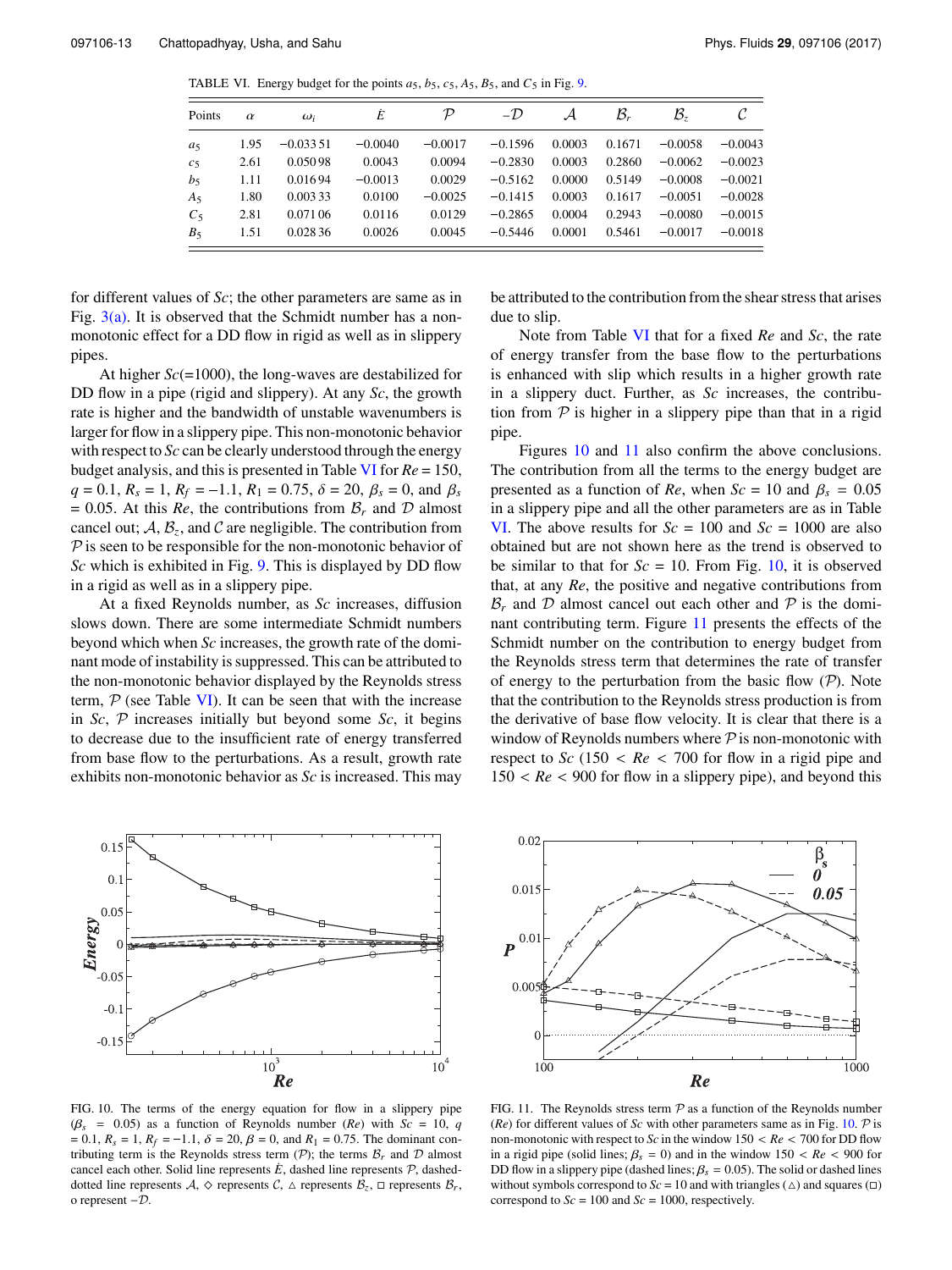$Re \approx 700$  ( $Re \approx 900$ ),  $\mathcal{P}$  is monotonically decreasing for the rigid (slippery) case.

In this manuscript, the effects of slip on core annular pipe flows are considered. The slip boundary condition comes into action not only in micro- or nanofluidics but also in large scale systems involving hydrophobic walls. The experiment carried out by Watanabe *et al*. <sup>41</sup> reports that a drag reduction phenomenon takes place for water flowing in a pipe with waterrepellent walls of a fixed diameter. They showed that the shear stress is directly proportional to the wall slip. The maximum reduction occurs at Reynolds number  $2 \times 10^5$  approximately. The velocity profiles in highly water-repellent wall pipe ware presented for the Reynolds number of the order of 1000 (in their Fig. 9). Their calculated and experimental values of the friction factor over the laminar flow range showed an excellent agreement. The shift in the velocity profile observed in this study was also observed by Tretheway and Meinhart. $42$  for hydrophobic microchannels. This suggests that in the case of a significantly larger hydrophobic duct, the Reynolds number may rise up to  $O(1000)$  or even  $O(10000)$ .

#### **VI. CONCLUSIONS**

The present investigation addresses the temporal instability of viscosity stratified miscible core-annular flows (DD systems) in a slippery pipe. The results demonstrate that miscible core-annular flows in a slippery pipe are linearly unstable towards longwave and intermediate wave disturbances, for a wide range of governing parameters. When the less viscous fluid is in the annular region and the mixed layer is closer to the slippery wall, then, while the DD flow is unstable, the equivalent SC flow is stable, showing that the stability characteristics are analogous to that in a rigid pipe (Fig. 3). Further, an increase in the relative diffusion rate  $(\delta)$  enhances the instability of an axisymmetric mode in a DD system with more destabilization due to slip effects. At moderate to high diffusivity ratios, the swirl mode displays the same scenario, but at small diffusion ratios, slip has a stabilizing effect on the swirl mode (Fig. 7). Diffusion effects are observed to be non-monotonic (as in the rigid wall case) for the DD system (Fig. 9), whereas in a SC system, its effects are monotonic (not shown). The energy transfer from base flow to the perturbation, namely, the Reynolds stress is responsible for this non-monotonic effect of *Sc*. The source of instability in this configuration is due to an increase in the slope of base flow velocity. The location of the mixed layer also has a non-monotonic effect on the stability characteristics; slip has a dual role of stabilizing or destabilizing depending on whether the mixed layer is nearer the centerline or closer to the pipe wall (Figs. 3 and 7). The DD flow in a plane slippery channel is more stable than that in coreannular flow in a slippery pipe [Fig. 9 in the work of Ghosh *et al*.;<sup>13</sup> Fig.  $6(a)$  in the present study]. The energy budget analysis reveals clearly that the mechanism of energy transfer from the base flow to the disturbance depends on the Schmid number (*Sc*) and slip ( $\beta_s$ ). The transfer of energy may be through the Reynolds stress term (Figs. 9–11) or through stresses due to gradient of viscosity perturbation in the radial direction (Fig. 3). Note that the preliminary DNS computations, (Fig. 1), not only confirm the linear stability results but provide

information in the nonlinear regime. The results show that the slip delays the occurrence of instability in a DD coreannular flow for some range of parameter values while it does the reverse for other range of parameters of interest in the present study. Slip plays a dual role of stabilizing or destabilizing the miscible core annular DD flow in a pipe. For the flow configuration with a mixed layer closer to the wall when the faster diffusing scalar is stabilizing and the slower diffusing scalar is destabilizing, we observe that an increase in the slip length (which arises due to slip at the wall) decreases the critical Reynolds number. It is possible to further destabilize the flow configuration by decreasing the mixed layer thickness (Table V). This clearly shows that both the slip length and the mixed layer thickness play a crucial role on the stability characteristics of the DD miscible core annular flow in a pipe.

The present study has relevance in micro-electro mechanical systems, in which the velocity slip boundary condition is more appropriate than the no-slip condition, to describe the flow dynamics. For example, rarefied gas flows can be observed in MEMS where the characteristic size of the system is around or less than a few micrometers. The characteristic length in such systems is very small resulting in the range of Knudsen numbers, characterizing velocity slip to be small  $(10^{-3} < K_n < 0.1)$ , in spite of the gas being dense and the mean free path of the gas molecules being very small. Slip flows are governed by Navier-Stokes equations with a slip velocity between the gas and the solid boundary<sup>43</sup> in these systems. Pan *et al*. <sup>43</sup> have carried out a qualitative analysis for the above system and have calculated the slip coefficient which is very useful for slip flow analyses in MEMS, using Navier-Stokes equations.

The study also gains its significance due to the dual role played by slip at the wall, as it suggests an effective way of controlling miscible core-annular flow in a rigid pipe. The study can be extended to consider the non-modal stability analysis for core-annular flows so that there is a possibility for quantifying the wall slip effects of the present study on the non-modal stability analysis.

#### **ACKNOWLEDGMENTS**

We take this opportunity to thank the reviewers for their useful suggestions and comments. The authors also thank the editor for his suggestions and encouraging remarks.

#### **APPENDIX A: BASE STATE**

The base state  $(U_z, \mu_0)$  corresponds to a steady locally parallel, fully developed flow  $[U_r = 0, U_\theta = 0, U_z = U_z(r)$  and *P* is linear in *z*] satisfying

$$
\frac{1}{r}\frac{\partial}{\partial r}\left[r\mu_0\frac{\partial U_z}{\partial r}\right] = Re\frac{dP}{dz}
$$
 (A1)

and the boundary conditions

$$
U_z = -\beta_s \frac{\partial U_z}{\partial r} \quad \text{on} \quad r = 1,
$$
 (A2)

$$
\frac{\partial U_z}{\partial r} = 0 \quad \text{on} \quad r = 0. \tag{A3}
$$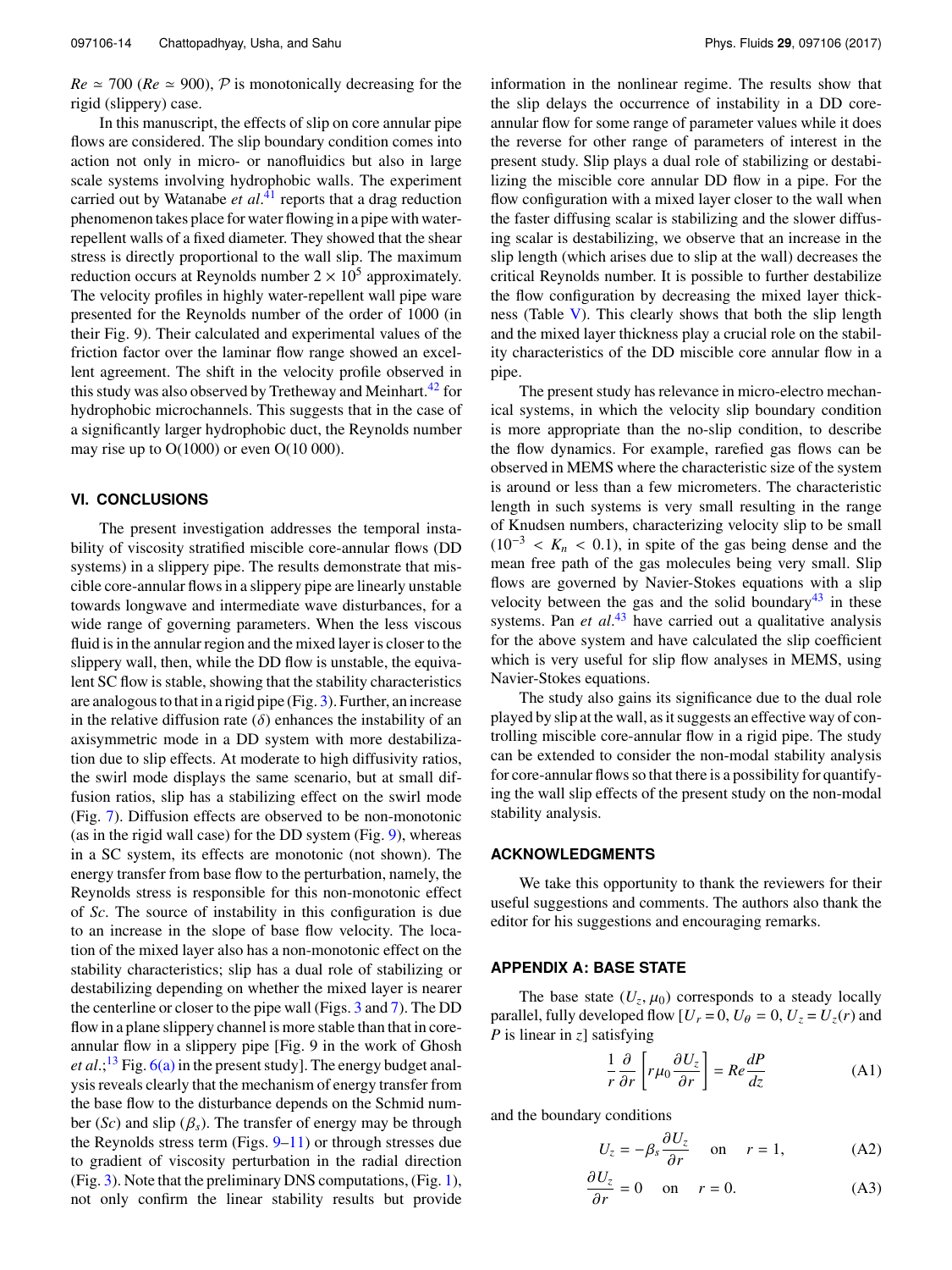The condition  $\int_0^1 U_z r dr = 1$  is used to fix the pressure gradient *dP*/*dz*. Here  $\mu_0 = \exp(R_s s_0 + R_f f_0)$ , where the scalars  $s_0$ and  $f_0$  are chosen to be of fifth degree polynomials<sup>10,11</sup> and this assumes the continuity up to the second derivative for the concentration of the scalars at  $r = R_1$  and  $r = R_1 + q$ ,

$$
s_0 = f_0 = 0, \t 0 \le r \le R_1,
$$
  
\n
$$
s_0 = f_0 = \sum_{i=1}^{6} a_i r^{i-1}, \t R_1 \le r \le R_1 + q,
$$
  
\n
$$
s_0 = f_0 = 1, \t R_1 + q \le r \le 1,
$$
 (A4)

where  $a_i(i = 1-6)$  are given by

$$
a_1 = -\frac{R_1^3}{q^5} \left(6R_1^2 + 15R_1q + 10q^2\right), \quad a_2 = \frac{30R_1^2}{q^5} (R_1 + q)^2,
$$
  

$$
a_3 = -\frac{30R_1}{q^5} (R_1 + q)(2R_1 + q), \quad a_4 = \frac{10}{q^5} \left(6R_1^2 + 6R_1q + q^2\right),
$$
  

$$
a_5 = -\frac{15}{q^5} (2R_1 + q), \quad \text{and} \quad a_6 = \frac{6}{q^5}.
$$
 (A5)

Sahu $<sup>11</sup>$  has remarked that the base state profiles generated by</sup> using sufficiently smooth concentration profiles with  $s_0 = f_0$  $= 0.5 + 0.5 \operatorname{erf}\left(\frac{r - R_1 - 0.5q}{0.25q}\right)$  considered by Selvam *et al.*<sup>8</sup> are similar to those obtained using  $(A4)$  and  $(A5)$ . The validity of the choice of Eqs.  $(A4)$  and  $(A5)$  is presented in Appendix C in the work of Sahu. $11$ 

The base velocity profiles are plotted in Fig. 12 for DD flow configurations with  $R_s = 1$ , when the mixed layer of thickness  $q = 0.1$  is located near the pipe wall ( $R_1 = 0.7$ ). The presence of slip provokes larger velocities near the pipe wall. The axial velocity in the mixed layer ( $0.7 < r < 0.8$ ) is more for the DD flow system with less v presence of slip provokes larger velocities near the pipe wall. The axial velocity in the mixed layer  $(0.7 < r < 0.8)$  is more  $= 1$ ; dashed line) as compared to that with more viscous fluid for the DD flow system with less viscous fluid  $(R_f = -1.1, R_s = 1$ ; dashed line) as compared to that with more viscous fluid  $(R_f = -0.9, R_s = 1$ ; solid line) in the annular region. This is observed for flow in a rigid ( $\beta_s = 0$ ) as well as in a slippery  $(\beta_s \neq 0)$  pipe. Slip at the wall enhances this axial velocity in the mixed layer. The results for a rigid pipe ( $\beta_s = 0$ ) agree with those in Fig. 2 in the work of Sahu.<sup>11</sup> The centerline velocity for the DD flow system in a rigid pipe exceeds that in a slippery pipe; it is more when the high viscous fluid is in the annular



FIG. 12. Basic velocity profiles in a DD flow configuration when  $R_1 = 0.7$ FIG. 12. Basic velocity profiles in a DD flow configuration whend  $q = 0.1$  with less viscous fluid  $(R_f = -1.1, R_s = 1$ ; dashed line viscous fluid  $(R_f = -0.9, R_s = 1$ ; solid line) in the annular region.

region than when the less viscous fluid is in the annular region. The wall shear is more in a rigid pipe than in a slippery pipe. Further, the wall shear in a slippery pipe ( $\beta_s = 0.05$ ,  $\beta_s = 0.1$ ) is less for a configuration with the less viscous fluid occupying the annular region than the one with more viscous fluid in the annular region.

## **APPENDIX B: ENTRIES IN MATRIX A AND B**

$$
\mathcal{A}_{11} = \alpha U_z + \frac{i\mu_0}{Re} \left\{ D^2 + \frac{D}{r} - \left( \frac{\beta^2 + 1}{r^2} + \alpha^2 \right) \right\} + \frac{2i\mu'_0}{Re} D,
$$
\n
$$
\mathcal{A}_{12} = -\frac{2i\beta\mu_0}{r^2Re}, \quad \mathcal{A}_{14} = -D,
$$
\n
$$
\mathcal{A}_{15} = \frac{iU'_z \alpha}{R} \mu_0 R_s, \mathcal{A}_{16} = \frac{iU'_z \alpha}{R} \mu_0 R_f,
$$
\n
$$
\mathcal{A}_{21} = -\frac{2i\beta\mu_0}{r^2Re} - \frac{i\beta\mu'_0}{rRe},
$$
\n
$$
\mathcal{A}_{22} = \alpha U_z + \frac{i\mu_0}{Re} \left\{ D^2 + \frac{D}{r} - \left( \frac{\beta^2 + 1}{r^2} + \alpha^2 \right) \right\} + \frac{i\mu'_0}{Re} \left( D - \frac{1}{r} \right), \mathcal{A}_{24} = \frac{\beta}{r},
$$
\n
$$
\mathcal{A}_{31} = U'_z - \frac{i\mu'_0 \alpha}{Re}, \mathcal{A}_{33} = \alpha U_z + \frac{i\mu_0}{Re} \left\{ D^2 + \frac{D}{r} - \left( \frac{\beta^2}{r^2} + \alpha^2 \right) \right\} + \frac{i\mu'_0}{Re} D, \mathcal{A}_{34} = \alpha,
$$
\n
$$
\mathcal{A}_{35} = \frac{iU'_z}{Re} \left( R_s\mu_0 + R_s\mu'_0 \right) + \frac{iR_s\mu_0}{Re} \left( U''_z + \frac{U'_z}{r} \right),
$$
\n
$$
\mathcal{A}_{36} = \frac{iU'_z}{Re} \left( R_f\mu_0 + R_f\mu'_0 \right) + \frac{iR_f\mu_0}{Re} \left( U''_z + \frac{U'_z}{r} \right),
$$
\n
$$
\mathcal{A}_{41} = rD + 1, \mathcal{A}_{42} = \beta, \mathcal{A}_{43} = r\alpha,
$$
\n
$$
\mathcal{A}_{51} = s'_0, \mathcal{A}_{55} = \alpha U_z + \frac{i}{ReSc} \left\{ D
$$

Here  $\mathcal{D} = d/dr$ .

- <sup>1</sup>R. Govindarajan and K. C. Sahu, "Instabilities in viscosity-stratified flow," Annu. Rev. Fluid Mech. **46**, 331–353 (2014).
- <sup>2</sup>D. Joseph and Y. Renardy, "Fundamentals of Two-Fluid Dynamics: Part II: Lubricated Transport," *Drops Miscible Fluids*(Springer Science & Business Media, 1993).
- <sup>3</sup>D. D. Joseph, R. Bai, K. Chen, and Y. Y. Renardy, "Core-annular flows," Annu. Rev. Fluid Mech. **29**, 65–90 (1997).
- <sup>4</sup>B. T. Ranganathan and R. Govindarajan, "Stabilization and destabilization of channel flow by location of viscosity-stratified fluid layer," Phys. Fluids **13**, 1–3 (2001).
- <sup>5</sup>R. Govindarajan, "Effect of miscibility on the linear instability of two-fluid channel flow," Int. J. Multiphase Flow **30**, 1177–1192 (2004).
- <sup>6</sup>P. Ern, F. Charru, and P. Luchini, "Stability analysis of a shear flow with strongly stratified viscosity," J. Fluid Mech. **496**, 295–312 (2003).
- <sup>7</sup>S. V. Malik and A. P. Hooper, "Linear stability and energy growth of viscosity stratified flows," Phys. Fluids **17**, 024101 (2005).